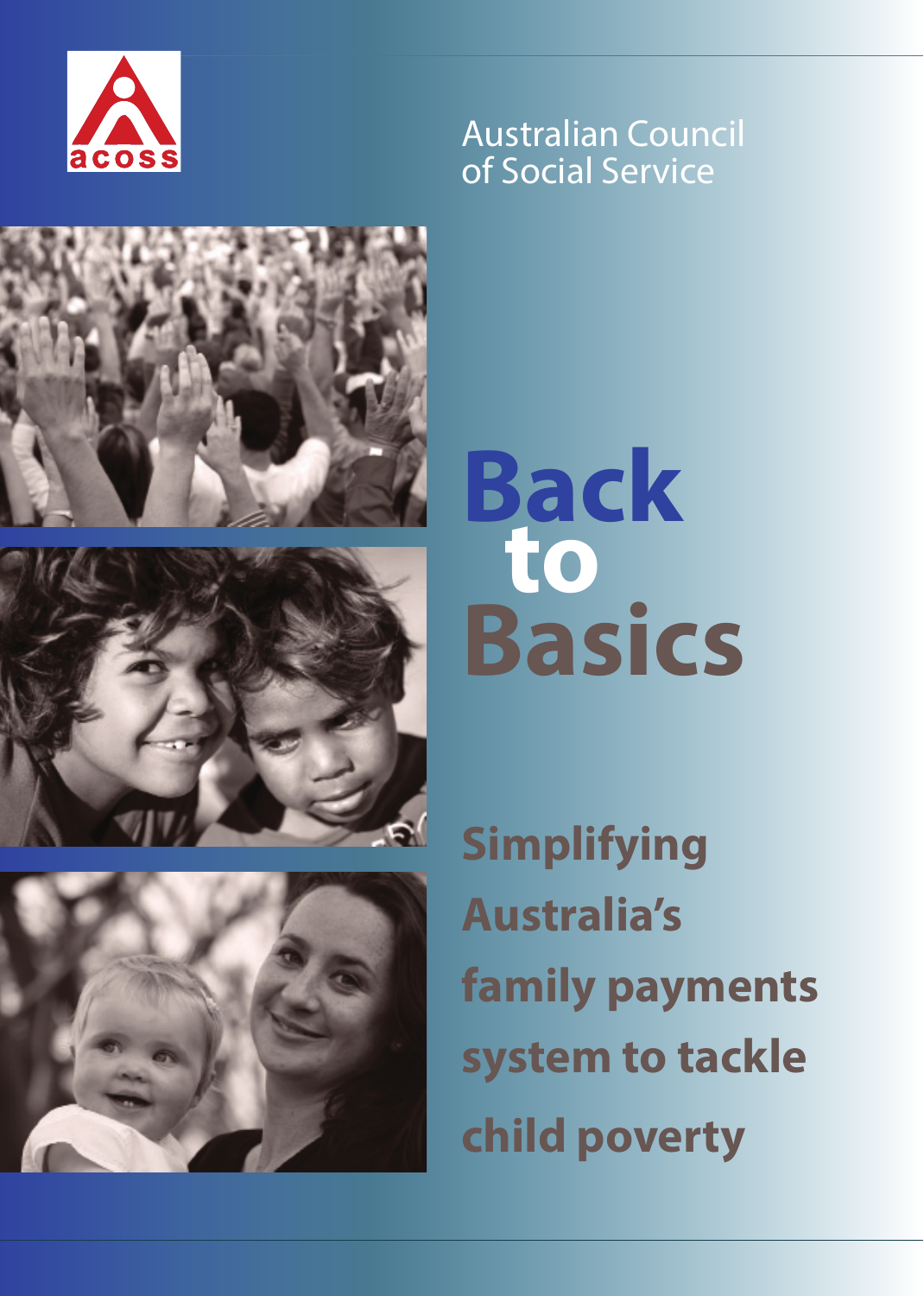

## **Who we are**

ACOSS is the peak body of the community services and welfare sector and the national voice for the needs of people affected by poverty and inequality.

Our vision is for a fair, inclusive and sustainable Australia where all individuals and communities can participate in and benefit from social and economic life.

#### **What we do**

ACOSS leads and supports initiatives within the community services and welfare sector and acts as an independent non-party political voice.

By drawing on the direct experiences of people affected by poverty and inequality and the expertise of its diverse member base, ACOSS develops and promotes socially and economically responsible public policy and action by government, community and business.

#### **Acknowledgement**

This report draws on modelling undertaken for ACOSS by the National Centre for Social and Economic Modelling (NATSEM). All care has been taken by ACOSS to accurately reflect the results of the modelling in this report. A detailed report of the modelling has been prepared by NATSEM : Phillips, B (2013) *Modelling of ACOSS FTB options: Summary of methods and results*. NATSEM, March 2013.

The Report was prepared by Adam Farrar, former ACOSS Senior Policy Officer and Peter Davidson, ACOSS Senior Adviser with assistance from ACOSS policy advisers. Editing and layout by Penny Dorsch, Publications and Information Officer.

First published in 2013 by the Australian Council of Social Service

Locked Bag 4777 Strawberry Hills, NSW, 2012 Australia

Email: info@acoss.org.au Website: www.acoss.org.au

ISSN: 1326 7124 ISBN: 978 0 85871 045 0

© Australian Council of Social Service

This publication is copyright. Apart from fair dealing for the purpose of private study, research, criticism, or review, as permitted under the Copyright Act, no part may be reproduced by any process without written permission. Enquiries should be addressed to the Publications Officer, Australian Council of Social Service. Copies are available from the address above.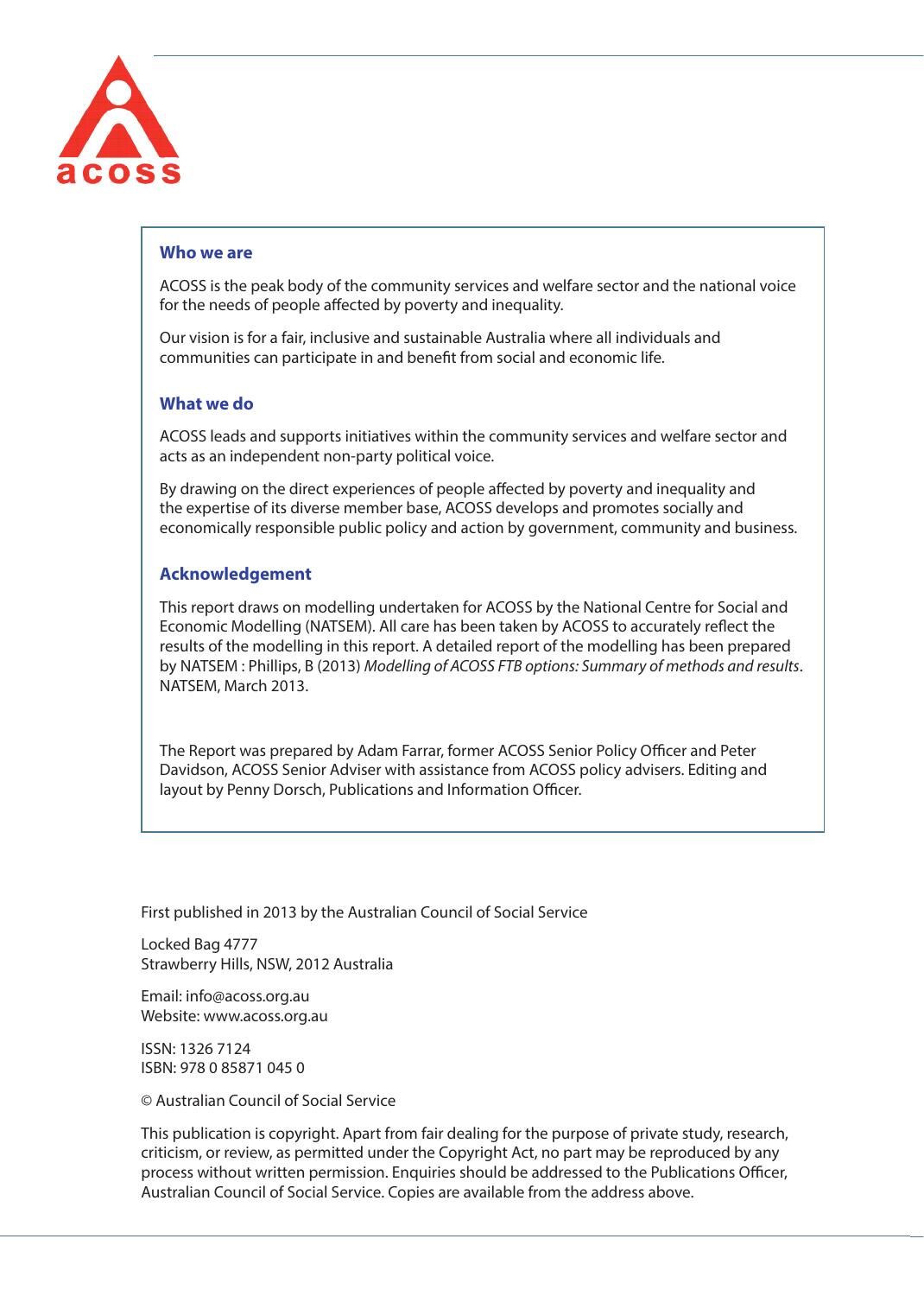

# **Contents**

| Foreword                                                                         |                                        |                                                                                                              | 1  |  |  |  |
|----------------------------------------------------------------------------------|----------------------------------------|--------------------------------------------------------------------------------------------------------------|----|--|--|--|
|                                                                                  | Executive summary                      |                                                                                                              | 3  |  |  |  |
| 1.                                                                               | Introduction                           |                                                                                                              | 8  |  |  |  |
|                                                                                  |                                        | Child poverty is increasing in Australia                                                                     | 8  |  |  |  |
| 2.                                                                               | Our family payment system needs reform |                                                                                                              |    |  |  |  |
| The once good family payments system is failing to meet its objectives 11<br>2.1 |                                        |                                                                                                              |    |  |  |  |
|                                                                                  | 2.2                                    | What has gone wrong?                                                                                         | 11 |  |  |  |
| 3.                                                                               |                                        | The ACOSS proposals                                                                                          | 15 |  |  |  |
|                                                                                  | 3.1                                    | Restructure family payments to target families at risk of poverty and<br>simplify the family payments system | 15 |  |  |  |
|                                                                                  | 3.2                                    | Changes to rates of payment and income tests                                                                 | 17 |  |  |  |
|                                                                                  | 3.3                                    | The cost of the proposed restructure                                                                         | 17 |  |  |  |
|                                                                                  | 3.4                                    | Benchmarking FTB rates to the Couple Pension Rate                                                            | 18 |  |  |  |
| 4.                                                                               |                                        | What difference will the reforms make to families?                                                           | 20 |  |  |  |
|                                                                                  | 4.1                                    | Redirecting payments to those who need them most                                                             | 21 |  |  |  |
|                                                                                  | 4.2                                    | What will it mean for illustrative low income families?                                                      | 26 |  |  |  |

# **Tables**

| Table 1: Structure of the family payments system (June 2013)                                                           | 10 |
|------------------------------------------------------------------------------------------------------------------------|----|
| Table 2: Payment rates and income tests (in 2014 - 15)                                                                 | 17 |
| Table 3: Anti-poverty benchmarks for fortnightly Family Tax Benefits (Part A)                                          | 19 |
| Table 4: Payment increases and reductions by family type and income quintile                                           | 25 |
| Table 5: Results of cameo modelling: disposable incomes compared to poverty lines<br>before and after proposed reforms | 27 |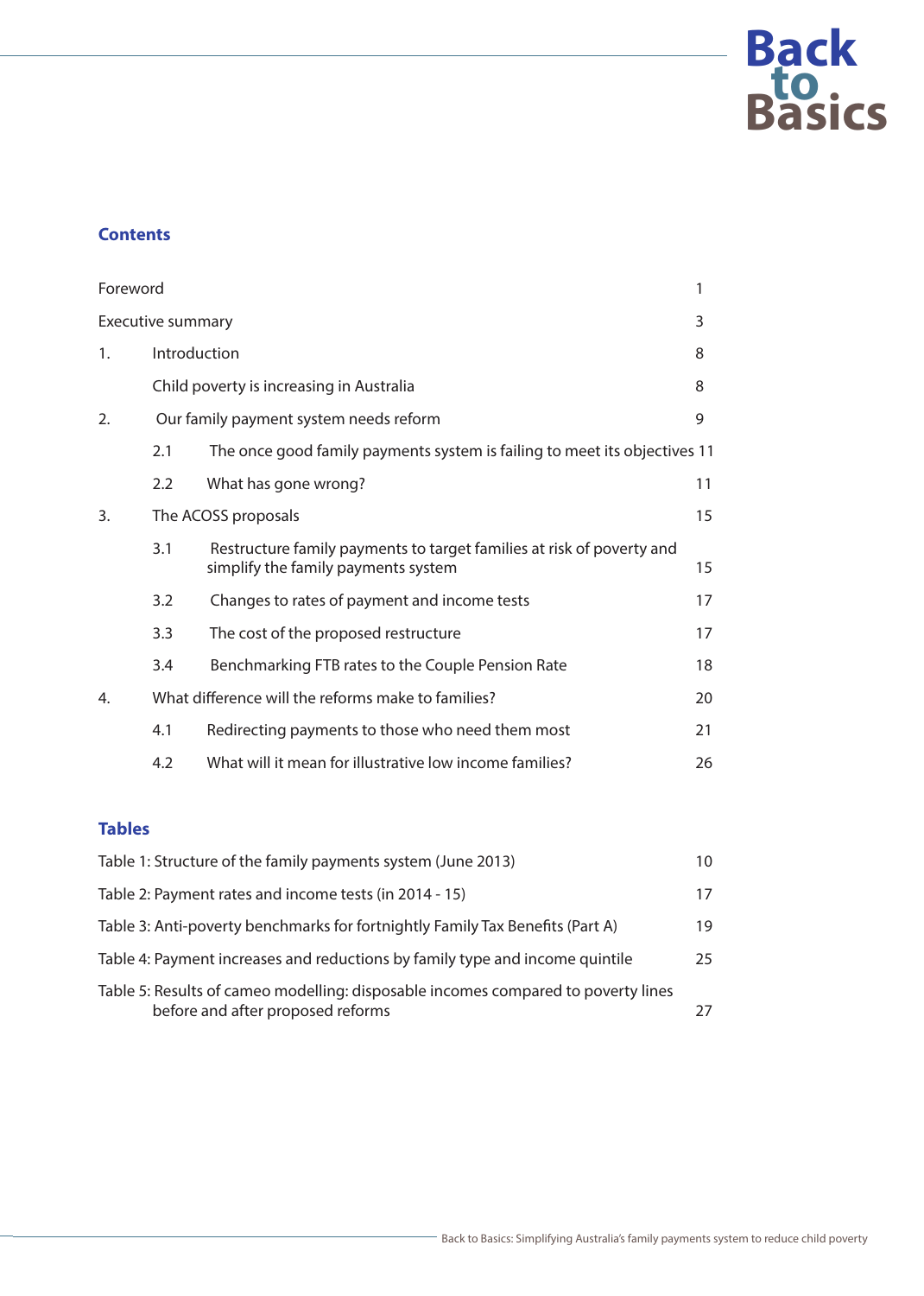

# **Charts**

| Chart 1: The growing gap between family payments and adequacy benchmarks for<br>the costs of children | 12 |
|-------------------------------------------------------------------------------------------------------|----|
| Chart 2: % of family type per household income quintile                                               | 21 |
| Chart 3: Overall redistribution of payments by household income quintile                              | 22 |
| Chart 4: Redistribution of payments by % of all families per income quintile                          | 22 |
| Chart 5: Redistribution of payments to single parents by income quintiles                             | 23 |
| Chart 6: Single parent payments redistribution by % of income quintile                                | 23 |
| Chart 7: Redistribution of payments to couple families by income quintile                             | 24 |
| Chart 8: Redistribution to couple families by % if quintile                                           | 25 |

# **Abbreviations**

| <b>ACOSS</b>   | <b>Australian Council of Social Service</b>               |
|----------------|-----------------------------------------------------------|
| <b>CPI</b>     | Consumer Price Index                                      |
| <b>FTB</b>     | <b>Family Tax Benefit</b>                                 |
| <b>HILDA</b>   | Household, Income and Labour Dynamics in Australia Survey |
| <b>MTAWE</b>   | Male Total Average Weekly Earnings                        |
| <b>NATSEM</b>  | National Centre for Social and Economic Modelling         |
| <b>STINMOD</b> | Static Incomes Module                                     |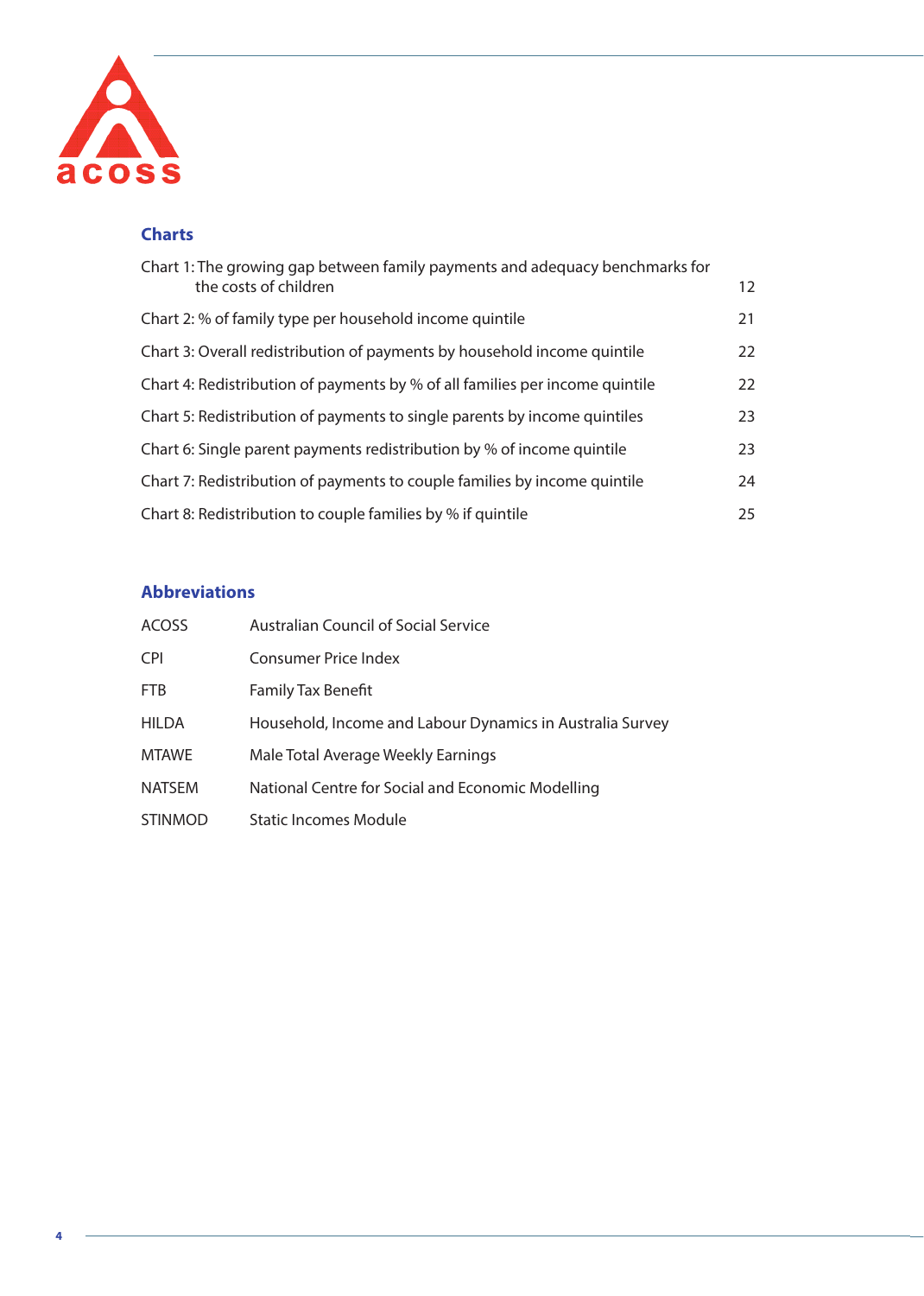

# Foreword

For many of us, living in Australia is a great privilege. Twenty years of strong economic growth has seen the majority of us enjoying living standards better than ever before. On some measures, we are the wealthiest country in the world. For most of us, we do not have a 'cost of living' problem.

It is extraordinary therefore that the rate of poverty in Australia is growing, and this is particularly the case among our children. One in six children are living below the poverty line. That is 575,000 children.

How can it be that anyone in Australia should be living without being able to afford food, or housing, or going to a dentist, or even small treats like a meal out, or learning to play sport? And how can we not care about this?

Every child deserves the best.

The impacts of growing up without enough can be life lasting. As one teenage girl said:

#### *I think that it's pretty easy [for my family to meet school costs], 'cos I don't pick very expensive subjects, plus I don't go on camps<sup>1</sup>*

It is easy for us to just blame the families affected, and to think that there is nothing we can do. As we show in this paper, there is much we can do. We need to start by valuing the great spirit of human resilience demonstrated by the many families and children affected. The mums who take their children to the pool every morning to give them a hot shower before school. The dads who do the rounds picking up second hand goods. The children who learn to cope, to not ask for more, because they know there is not more.

Importantly, we need to also recognise that policy changes over the last decade in particular are a major reason for the growth in poverty among our children and urgent action is required.

Our family payments system has been recognised globally as an important means for protecting our children from poverty, and treating low and middle income families with children fairly by taking account of the costs of raising children.

Our family payments system is not 'middle class welfare'. However, it is now in urgent need of repair.

Back in 1987, Prime Minister Bob Hawke famously declared 'We set ourselves this first goal - by 1990 no Australian child will be living in poverty". His hope and vision was much maligned and misunderstood. Yet, his efforts made a big difference at the time.

Mr Hawke's anti-child poverty reforms set benchmarks for the costs of children and raised family payments for low income families to those levels, reducing child poverty by over30%. Importantly, family payments for low income families were indexed to wage movements.

In the 1990s the system was simplified so that families both in and out of paid work received a single fortnightly payment to the main carer (usually the mother).

<sup>1</sup> Jennifer Skattebol, Peter Saunders, Gerry Redmond, Megan Bedford and Bettina Cass (2012) *Making a Difference: Building on Young People's Experiences of Economic Adversity. Social Policy Research Centre*, University of New South Wales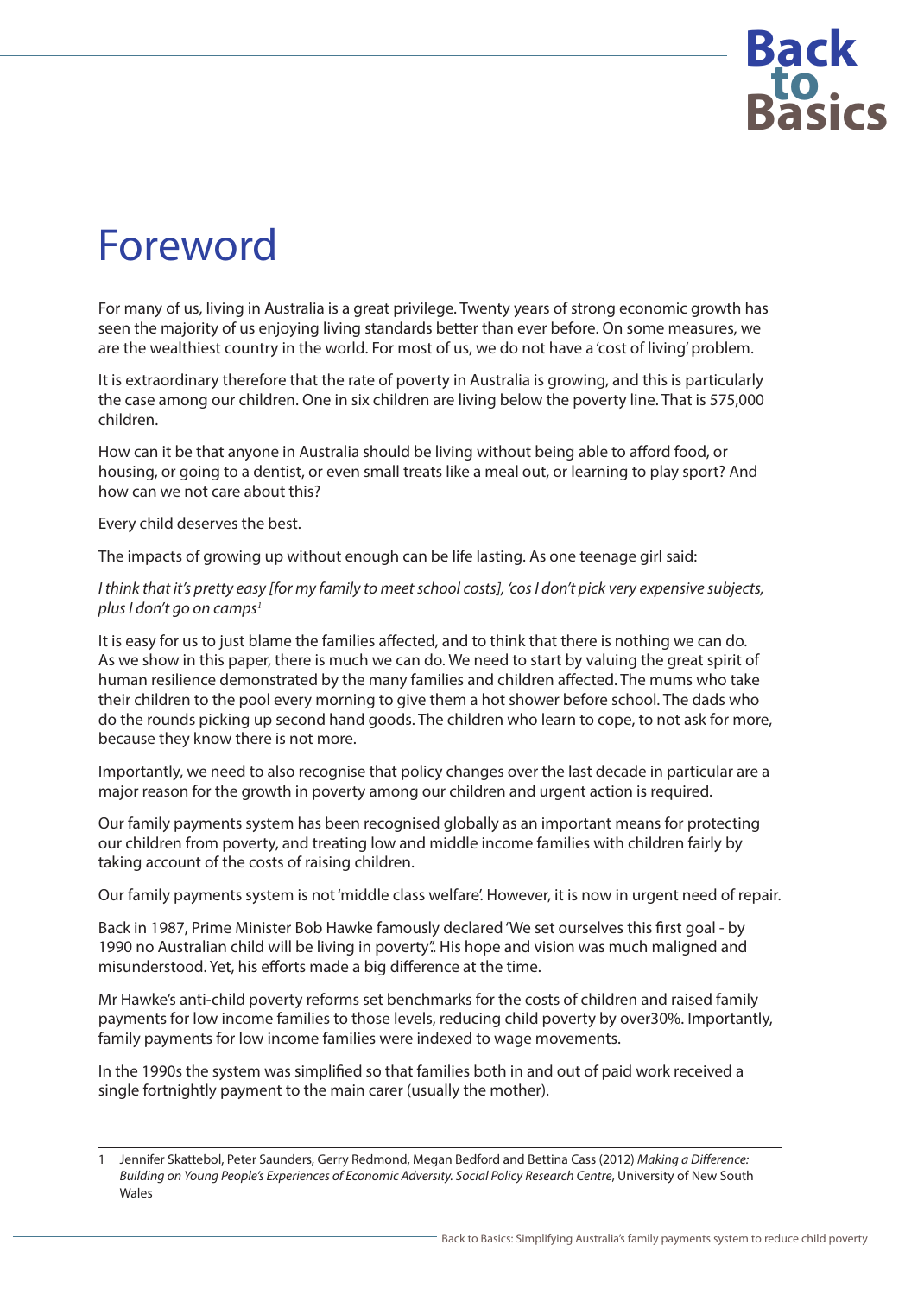

However, in recent years, the family payment system has been allowed to decline and to moved away from these goals.

In 2009, indexation of family payments for low income families to wage movements was removed. This was done to save money. The change almost guarantees that child poverty will increase over time.

The system has also become more complex, with the introduction of 'bonus' payments and addons that are poorly conceived and targeted, such as the Baby Bonus, the Schoolkids Bonus, and the 'Part B' payment for single income couples.

ACOSS proposes a restructure of family payments to bring the system 'back to basics'. This would involve:

- restoring proper indexation
- increasing the payment to assist sole parents (who are particularly vulnerable to poverty) with the extra costs of raising a child alone
- redirecting the funding of the two 'bonuses' (The Baby Bonus and the Schoolkids Bonus) to increase the main family payment for low and middle income families, and
- better targeting the 'Part B' payment for couples caring for a child 'at home' to families with younger children.

Savings from removing the two bonuses should not be used to restore the budget bottom line: they should be used to restore the budget bottom line of low and middle income families.

The last 20 years show that we cannot rely solely on economic growth to ensure that no child will live in poverty. We need concrete policies, monitoring and reporting on our progress to deliver greater equality and fairness for all.

That is why ACOSS is calling for the next Federal Government to adopt a National Development Goal: The Reduction of Poverty in Australia, and to set concrete targets for progress, reporting against those targets annually to the Australian Parliament.

We are also calling for a concrete Anti-Poverty Strategy which includes reform of our family payments system.

The modelling of our proposals by NATSEM show that child poverty would be reduced.

Overall, the incomes of 1,175,000 families (25% of all families) would rise by an average of \$1,203 a year while the incomes of 606,000 families (13%), mostly on higher incomes, would fall by an average of \$2,316.

In these times of significant economic challenge, and falling revenues, we need to go 'Back to Basics', with government assistance targeted to those who need it. Our proposals do not complete reform, but they take us in the right direction.

Remember, no child should live in poverty. Every child deserves the best.

*Cassandra Goldie*

*Chief Executive Officer, ACOSS*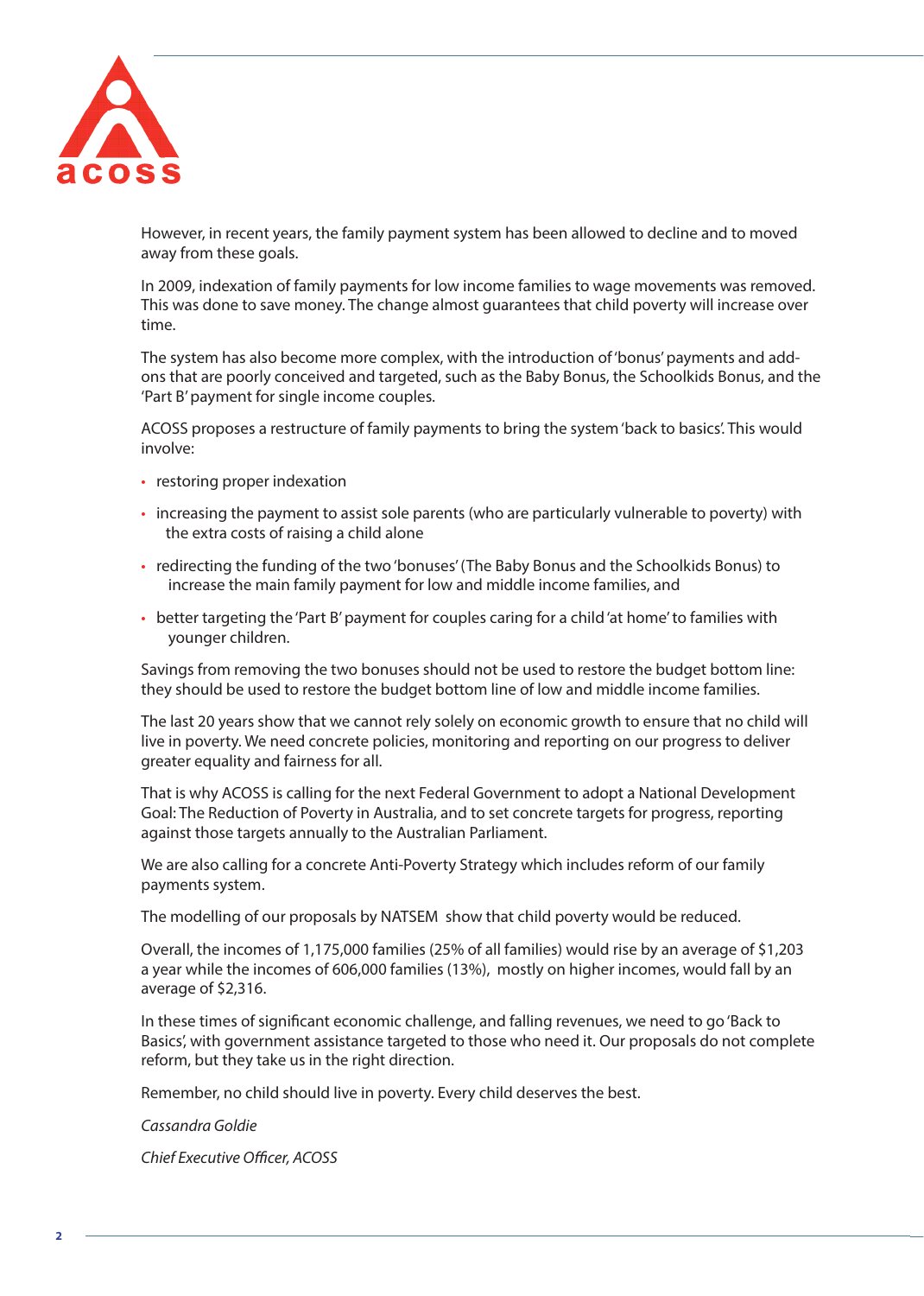

# Executive summary

# Child poverty is increasing in Australia

Child poverty is a measure of a country's fairness and an indication of how well the next generation will fare. But today one in six children (575,000) are living in poverty, in one of the wealthiest countries in the world. The recent annual report of the longitudinal study of households (HILDA) showed that child poverty in lone parent families has increased by 15% since 2001.

# Our once good family payments system is failing to meet its objectives

Our family payments system performs two vital social and economic roles – helping prevent child poverty (vertical equity) and treating low and middle income families with children fairly by taking account of the costs of raising children in the tax-transfer system (horizontal equity). Viewed from this perspective, family payments are not 'middle class welfare'. It is fairer and more convenient to parents to provide tax relief for families through a direct fortnightly payment that goes to the primary carer (usually the mother).

In the 1980s Australia led the world in implementing measures to guard against child poverty, reducing it by over 30% thanks to the family payments system put in place at that time. In the 1990s the system was simplified to concentrate support for the direct costs of children in a single fortnightly payment to the primary carer rather than dividing it between income support for families out of paid work and tax rebates for those with jobs, as in many other countries.

But in recent years, the family payment system has strayed from its primary goals and has increasingly been used for purposes that are not well conceived, such as the Baby Bonus, the Schoolkids Bonus, and the 'Part B' payment for single income couples. It is time to simplify what has become a ramshackle and complex system and bring it 'back to basics'. Even more important, since 2009 its value is being eroded by a lack of proper indexation so that, over time, child poverty will increase.

# What has gone wrong?

The role of family payments in reducing poverty was embedded in the decision by the Hawke Government in the late 1980s to benchmark family payments for those on low incomes to the married rate of pension, and therefore to movements in wage rates. This was the centrepiece of that Government's child poverty strategy. But in 2009 that link was removed, so that payments will steadily fall behind community living standards. The inevitable result is that child poverty will increase.

In 2000, the 'Part B' payment was introduced, purportedly to enable one parent (usually the mother) within a married couple family to care for a young child fulltime 'at home'. But it extends to the primary carers of children up to 18 years old even though there is no need for such full time care at that age. The Part B payment for couples has a similar effect to 'income splitting' within the tax system. Since it is strictly income tested on the personal income of the 'second income earner' (usually the mother) it discourages workforce participation among women.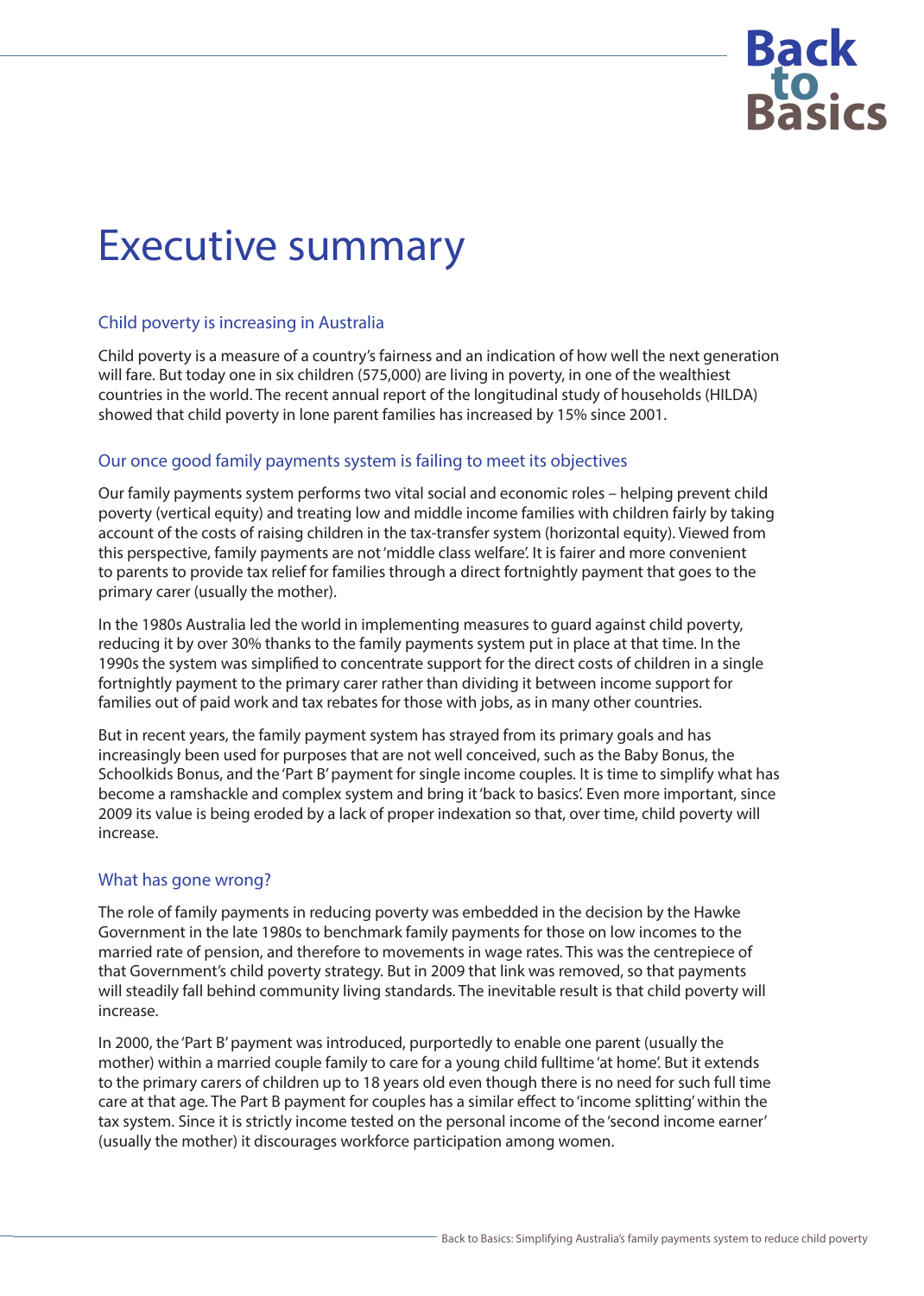

Sole parent families also receive the Part B payment but for them its purpose is completely different. It replaced a previous payment that compensated sole parent families for the higher costs of raising a child alone. That purpose has now been confused with assisting parents to care for young children at home. So the payment drops by \$22 per week once the youngest child reaches 5 years, yet the extra costs of raising a child alone actually rise as the child grows older.

In 2006 a Baby Bonus was added to Family Tax Benefits. Its purpose was never clear. The then Government argued it was to help families with the costs of equipment for a new baby and to replace some of the income foregone by the mother. Yet those costs are not identical, and since paid parental leave was introduced the Baby Bonus has lacked a clear purpose. Help with equipment costs is best absorbed into the general Family Tax Benefit. In 2012 the Government decided to abolish the Baby Bonus and replace it with a smaller family payment (down from \$5,000 to \$2,000 for the first child) to save \$300 million in 2014-15.

In 2011 an annual Education Tax Refund established to assist parents with school costs was replaced by the Schoolkids Bonus attached to the Family Tax Benefits system. It was never clear why a separate payment was needed to assist with those costs, which should be taken into account in the general Family Tax Benefit payment. In its previous Budget the Government had already increased Family Tax Benefit for teenage children (aged 16 years and over) to take better account of the higher costs of children as they grow older. The Schoolkids Bonus is poorly targeted. Unlike the Family Tax Benefit (Part A) payment, which is income tested to take account of different family needs, the Schoolkids Bonus is paid at the same rate to families with incomes up to around \$120,000.

Some commentators argue that family payments are 'wasteful middle class welfare'. They suggest that payments such as the Baby Bonus, Schoolkids Bonus, and Part B payment should be abolished in order to save Governments money. We agree that those parts of the family payment system are poorly designed and targeted, but believe that any savings from reforming them should be devoted to improving the family payment system for poor and low income families as well as middle income families. The Baby Bonus should have been fully replaced by an increase in Family Tax Benefits for low income families with younger children, and the Schoolkids Bonus should now be replaced by higher payments for older children. The Part B payment should also be reformed to target it better to those who need it most.

Our proposals are based on the current situation before the Baby Bonus changes come into effect.

# The ACOSS proposals

ACOSS is proposing a package of reforms to:

- reduce child poverty;
- keep pace with overall living standards through adequate indexation;

• improve support with the extra costs of raising a child alone – particularly for sole parent families with school age children, many of who have been affected by recent cuts to their income support payments;

• replace outdated supports for one parent in a married couple to care for high school age children at home with increases in other family payments;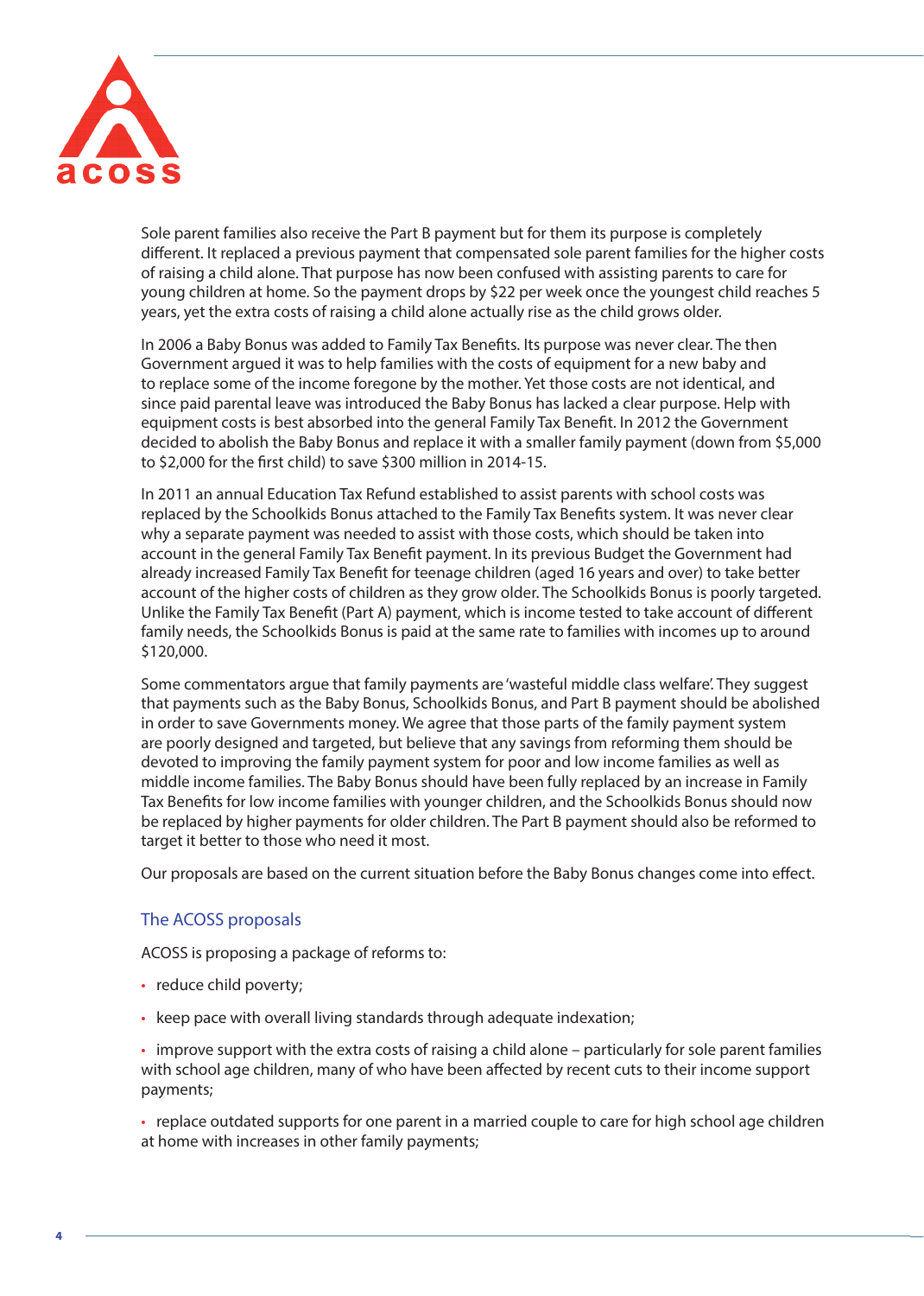

• simplify the system by replacing poorly conceived 'bonus' payments (Baby Bonus and Schoolkids Bonus) with increases in family payments generally.

Given the budget environment, we propose that, apart from the improved indexation, this rationalisation of family payments would be revenue neutral. On the other hand, since family payments are still inadequate for many low income families, ACOSS opposes reductions to family payments that are used to achieve budget savings instead of improving the system.

The proposed package has four elements:

- 1. Replace the Baby Bonus and the Schoolkids Bonus with increases in the maximum rate of Family Tax Benefit A for preschool and school age children respectively. Current expenditure on the Baby Bonus would go to increase the maximum rate of FTB A for parents of children aged between 0 – 4; and spending on the Schoolkids Bonus would go to increase the maximum rate of FTB A for school age children.
- 2. Replace FTB Part B for sole parents with a Sole Parent Supplement (at a higher rate for parents of older children than the current FTB B) to reflect the higher costs and demands of caring for children as a sole parent.
- 3. Limit FTB Part B for couples with one parent at home caring for children until the youngest child turns 13, and tighten the income test on the primary earner (usually the father) to target this payment to families in greatest need.
- 4. Index family payments to movements in average earnings as well as the Consumer Price Index  $(CPI)^2$ .

The first three elements of the package are designed to be revenue neutral in 2014-15 relative to the policy environment in 2012-13. However, the changed indexation means that the overall cost of the package over the forward estimates to 2017-18 is \$1.3 billion<sup>3</sup>. Note that this is modelled on the existing payment structure, without the \$300 million cut to the Baby Bonus announced in last year's Budget. This restores a system of indexation to payments for families in poverty that should not have been removed in the first place.

# What this means for families

NATSEM has modelled for us the effects of the first three changes on the Budget and on different families in 2014-15, using its STINMOD program.

Overall, 1,175,000 families (25% of all families with children) would see their incomes increase by an average of \$1,203<sup>4</sup> a year. However, since these changes are revenue neutral, to pay for any improvements some families must receive lower payments. They are intended to produce a better targeted family payments system.

The proposed reforms are more progressive.

3 In 2014-15 dollars.

4 All payments are in 2014-15 dollars.

<sup>2</sup> The exception to this is Family Tax Benefit Part A payments for preschool age children, which would be indexed to the CPI only until they are equal to the same payment for primary school age children. Otherwise the proposed reforms would permanently raise payments for pre-schoolers to more than those for primary school age children, even though the direct costs of a child generally increase with age.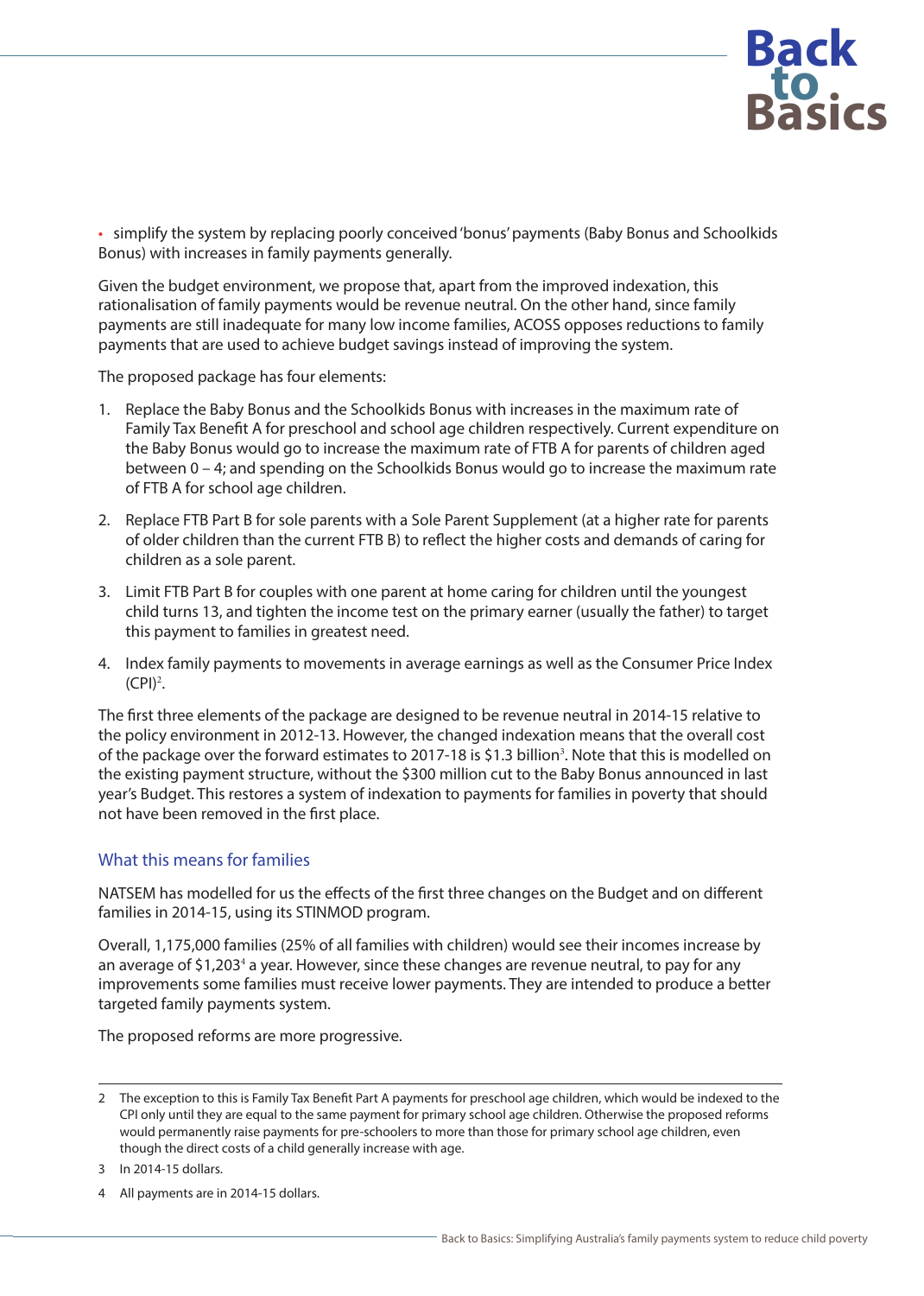

Almost twice as many families would be better off than those whose payments would be reduced. 606,000 families (13% of all families) would lose an average of \$2,316 a year. The disposable incomes of 2,858,000 families (62%) would be unchanged<sup>5</sup>.

This is despite the fact that for 3% of families with newborn children the redistribution of the Baby Bonus effectively means an immediate loss of \$5,000 which is redistributed over the next four years of the child's life<sup>6</sup>.

595,000 families with incomes in the bottom two quintiles (the bottom 40% of families) would be better off, while only 162,000 families in these quintiles will be worse off (see chart below). More than half the families in those quintiles would receive increased payments, while only 14% would see their payments decrease.

*Sole parent families would particularly benefit.*



#### Overall redistribution of family payments by household income quintile

Recent Budget cuts are reducing the weekly incomes of almost 100,000 sole parent families by around \$3,000 per year (if they have no private income) and up to twice that amount if they have part time earnings<sup>7</sup>. Our proposed package would increase the incomes of almost 80% of sole parent families (470,000 families) by an average of \$1,472 a year. Together with our proposed \$50 a week increase in the single rate of Newstart Allowance this would more than offset the Government's payment cuts in most cases.

Only 12% of sole parents would have reduced payments. Again, sole parent families in the bottom household income quintile overwhelmingly benefit. Payments increase for 93% of such families and decrease for only 3%.

<sup>5</sup> Most often because they are not eligible for Family Tax Benefit.

<sup>6</sup> The Government has already cut this payment in last year's Budget though this has not yet been implemented so it was not modelled for us by NATSEM. Therefore, many families would be better off than indicated in this report if our package was implemented, though its cost to Government would be greater.

<sup>7</sup> ACOSS 2012, 'Sole parents won't be helped to find employment by cutting their payments', ACOSS Paper 190.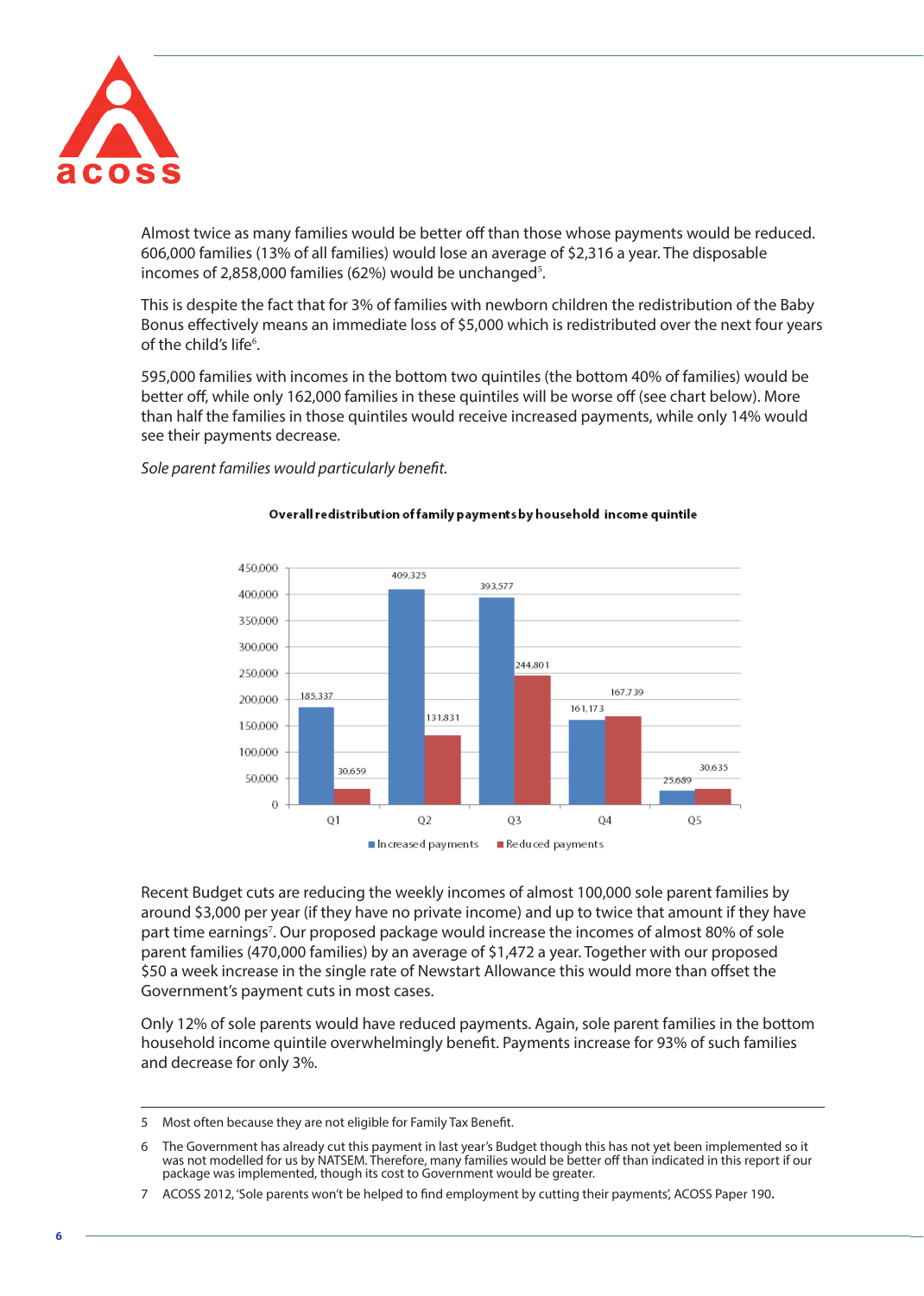

More couples with children also benefit from the proposed reform than would receive reduced payments – although not to the same extent as single parents, who are at greater risk of poverty. 27% of couple families would be better off, 21% would have payments reduced, and 52% would be unchanged<sup>8</sup>. But the proposed changes are better targeted. For example, payments for one parent in a couple to care for a child fulltime 'at home' would no longer extend to children of high school age.

76% of couples with children whose incomes are in the bottom quintile of household income would receive increased payments and 71% of those with incomes in the second lowest quintile would receive an increase. Only 16% and 25% of couple families respectively in these two quintiles would have their payments reduced.

# What will it mean for particular low income households and poverty?

As well as looking at the average effect on families, NATSEM modelled the impact on 32 illustrative low income families, or cameos. Of these cameo families, one-quarter were in poverty under the current arrangements. None of the cameo families with modest employment income had disposable incomes below the poverty line for that household type; but half the cameo families depending solely on income support were in poverty. This includes all of those receiving the lower Newstart Allowance rather than a pension payment. This illustrates the inadequacy of social security payments, including payments for adults as well as family payments, and underscores the need for increases in the lowest Allowance payments as advocated by ACOSS<sup>9</sup>.

The proposed changes would lift two of the 16 cameo sole parent families out of poverty, leaving none in poverty. For the 16 couple family cameos, the effects are mixed. One of the six cameo couple families that were in poverty under the current arrangements would be lifted out of poverty, while the other five would remain under the poverty line. Broadly speaking, the incomes of low income couple families with children under 5 would rise significantly. For those with children between 5 and 12, the changes largely balance out, but the rises are not enough to lift them out of poverty. For couples with children 13 or over, the loss of FTB Part B outweighs the other gains, though the numbers involved are small<sup>10</sup>.

<sup>8</sup> A substantial proportion of those that are unchanged are not eligible for FTB

<sup>9</sup> ACOSS 2012, Submission to Senate Inquiry into the adequacy of Newstart and other Allowance payments.

<sup>10</sup> Modelling suggests that these cameos represent approximately 1,500 families or 0.07% of all couple families with children and 2.3% of couple families in the lowest income quintile..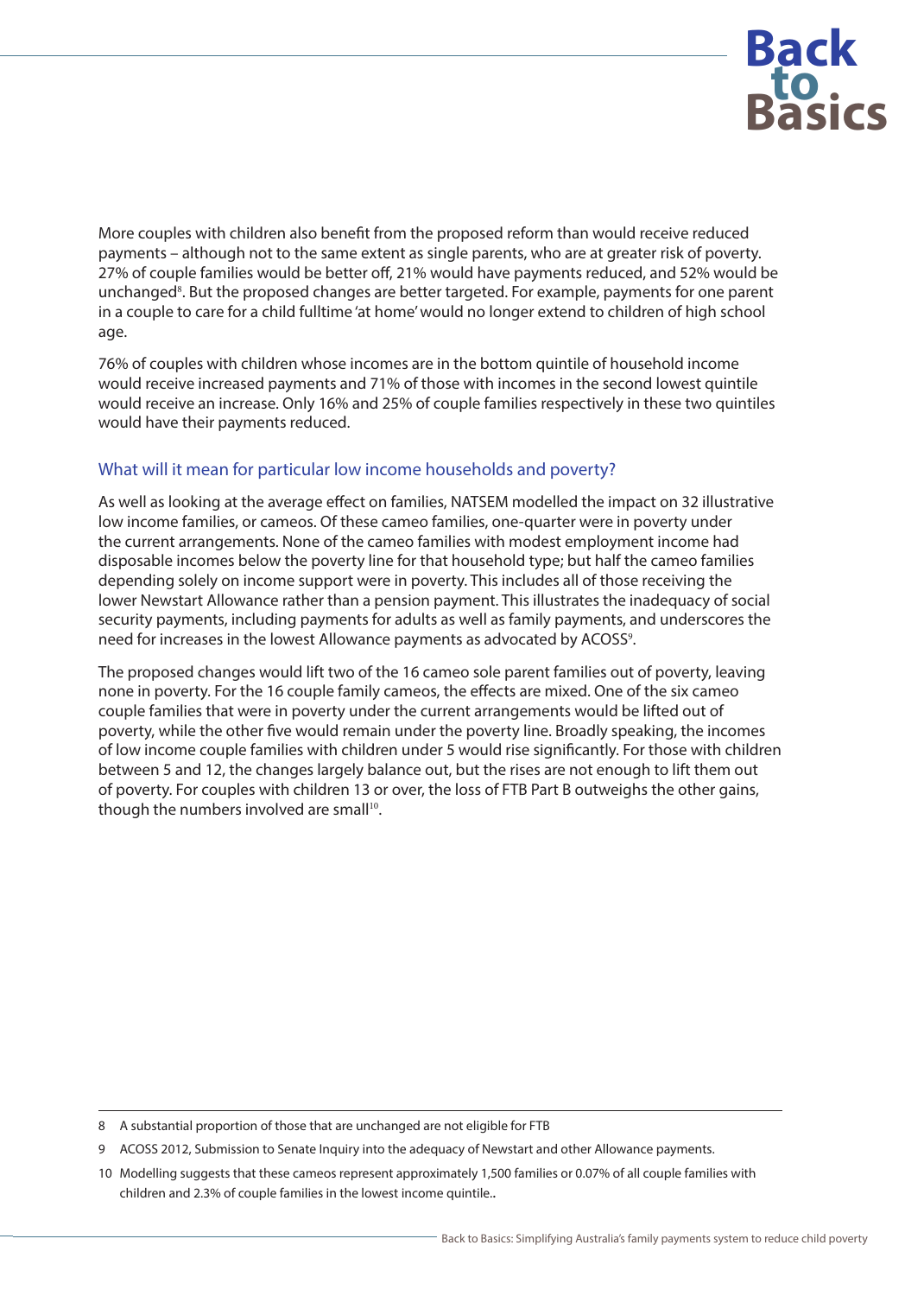

# **1. Introduction**

# Child poverty is increasing in Australia

Child poverty is a measure of a country's fairness and an indication of how well the next generation will fare. But today child poverty is once again the face of poverty in Australia.

Recent research commissioned by ACOSS<sup>11</sup> estimates that in 2010 one in six children (17.3%) was living below the austere poverty line used by the OECD (50% of median household disposable income). 575,000 children are living in poverty in one of the wealthiest countries in the world. If we take the somewhat more generous measure sometimes used of 60% of median household income, the number of children in poverty rises to 869,000 which is more than a quarter of all children.

Today we have a child poverty rate above the OECD average<sup>12</sup>. This year the Melbourne Institute of Applied Economic and Social Research longitudinal study of households (HILDA) showed that child poverty in sole parent families increased by 15% since 2001<sup>13</sup>.

Sole parent families face a much higher risk of poverty than partnered families. Of the 575,000 children below the poverty line, half (286,000 children) were in sole parent families. Among other factors, this reflects the weaker economies of scale for the household budgets of sole parent families, and their greater difficulty combining care for children with paid employment. It highlights the need to ensure that the higher costs of caring for a child alone and the challenges of gaining employment are properly reflected in policy.

<sup>11</sup> ACOSS (2012) 'Poverty in Australia'

<sup>12</sup> OECD (2012) 'Child poverty' Organisation for Economic Cooperation and Development, France

<sup>13</sup> Melbourne Institute of Applied Economic and Social Research (2013) Families, Incomes and Jobs, Volume 8: A Statistical Report on Waves 1 to 10 of the Household, Income and Labour Dynamics in Australia (HILDA) Survey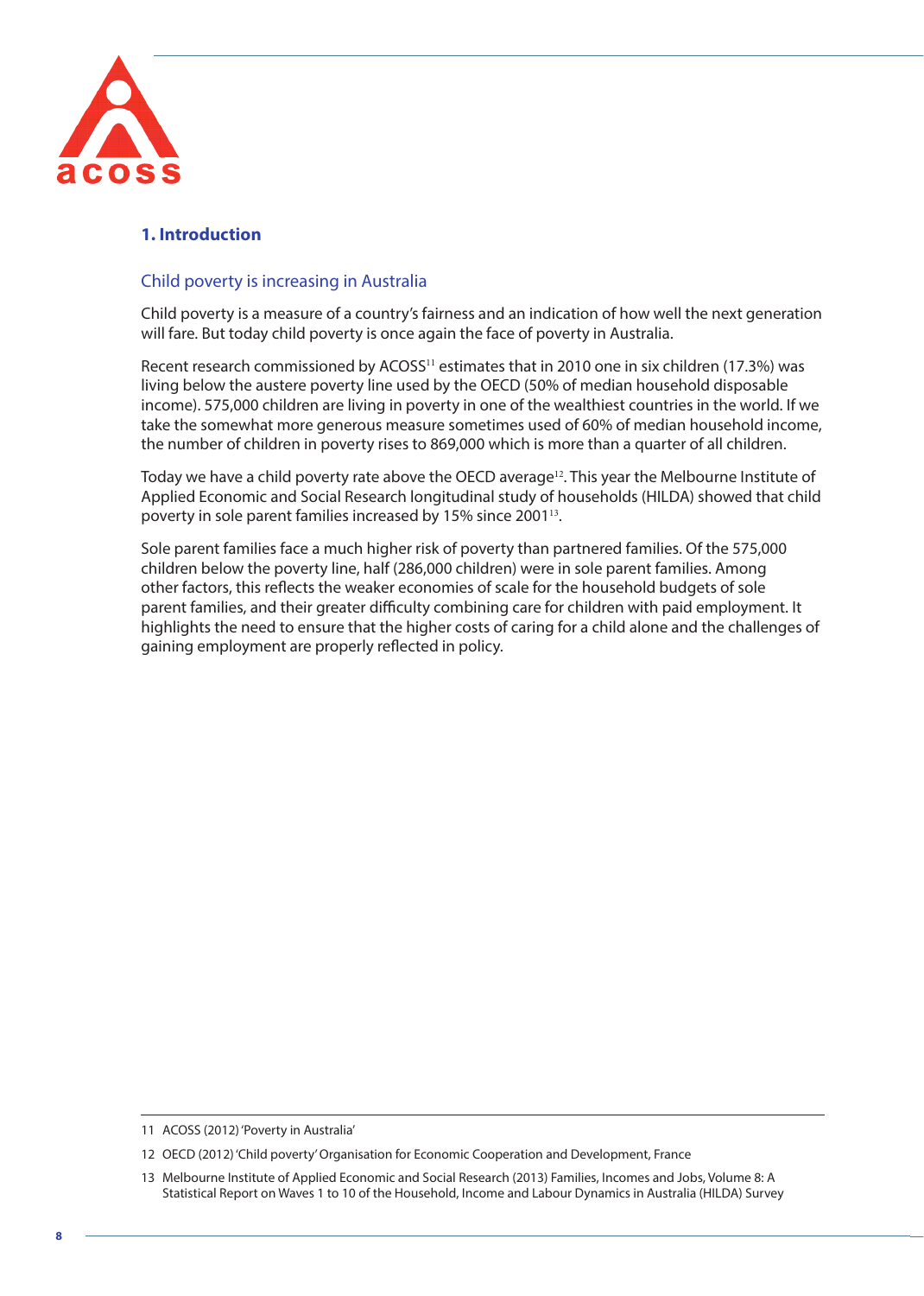

# **2. Our family payment system needs reform**

*"My food budget has disappeared My son's health is affected Cheap food, Carbohydrates, You get fat. No vegetables in nearly 3 weeks"*

Louise, "What body Part do I need to sell?, Jobs Australia, pg15

Our family payment system performs two vital social and economic roles – helping prevent child poverty (vertical equity) and treating low and middle income families with children fairly by taking account of the costs of raising children in the tax-transfer system (horizontal equity)<sup>14</sup>. It is fairer and more convenient to parents to provide tax relief for families through a direct fortnightly payment that goes to the primary carer (usually the mother).

<sup>14</sup> It is fairer and simpler to compensate low and middle income families for the direct costs of children through the social security system than through tax rebates and deductions, which are complex, and which exclude those who are too poor to pay income tax. This also reflects the preferences of the vast majority of primary cares, who are predominantly mothers. Therefore, we do not regard Family Tax Benefit payments for middle income families as an undesirable form of 'middle class welfare'.. Viewed from this perspective, family payments are not 'middle class welfare'.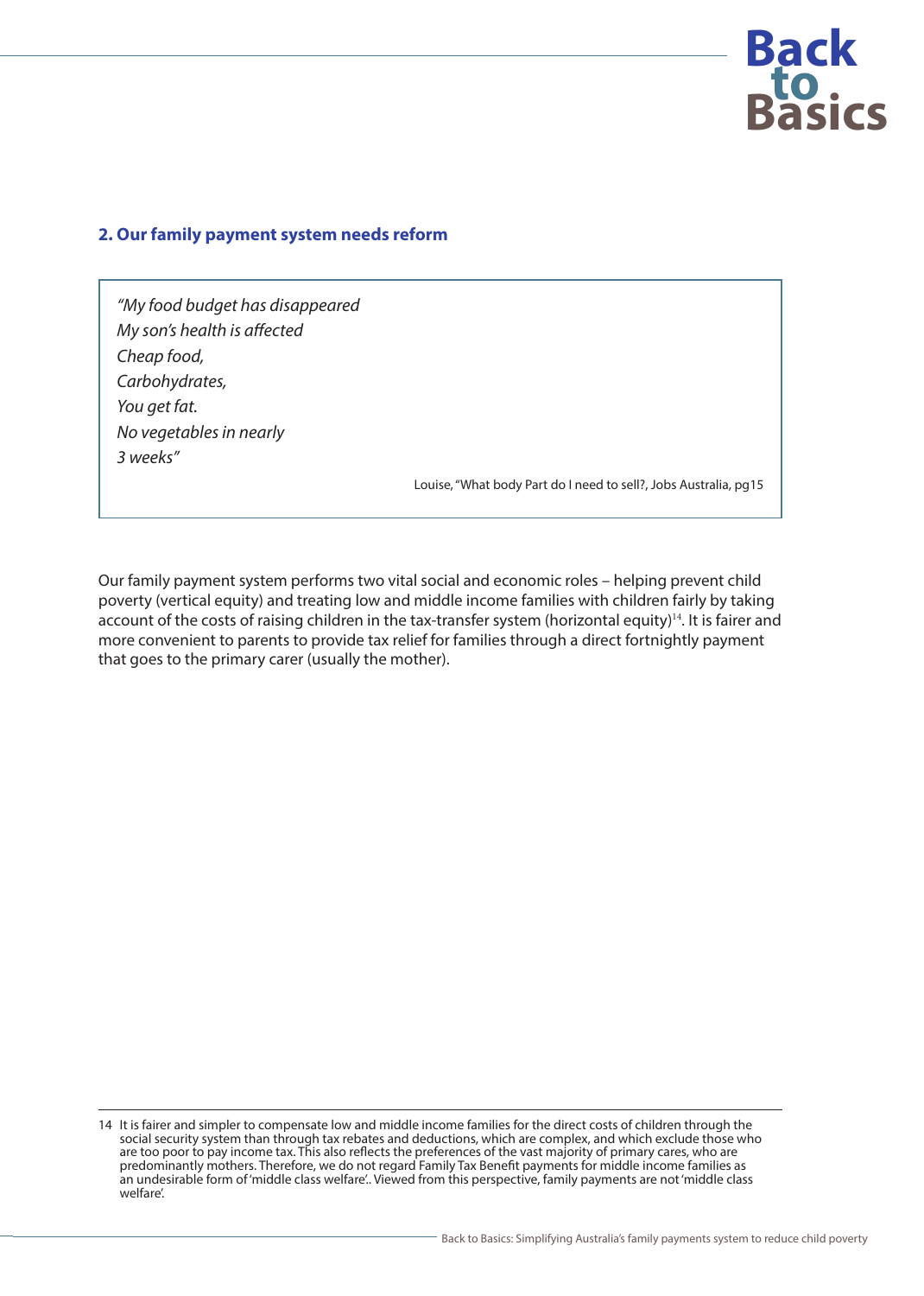

# **Table 1: Structure of the family payments system (June 2013)**

| <b>Component</b>    | <b>Purpose and</b><br>eligibility                                                                                                                                                                                | <b>Maximum rates</b><br>(\$pf in 2013)                                                                                                                                 | <b>Income test</b><br>(Spa)                                                                                                                                                                      | <b>Minimum rate</b><br>(Spw)                                                                                                                                     |
|---------------------|------------------------------------------------------------------------------------------------------------------------------------------------------------------------------------------------------------------|------------------------------------------------------------------------------------------------------------------------------------------------------------------------|--------------------------------------------------------------------------------------------------------------------------------------------------------------------------------------------------|------------------------------------------------------------------------------------------------------------------------------------------------------------------|
| FTB Part A*         | To prevent child<br>poverty and help<br>low and middle<br>income families<br>with the costs of<br>children<br>Low and middle<br>income families<br>with a child under<br>19 years                                | Per child (including<br>supplement):<br>0-13yrs: \$170<br>13-15 yrs: \$221<br>16-19 yrs, at school:<br>\$221<br>Plus annual<br>supplements of up<br>to \$726 per child | On family income:<br>Free area is<br>\$47,815<br>Taper rate is 20%<br>Max. rate cuts out<br>(for 2 chn 0-12yrs<br>old) at \$77,891<br>(above which only<br>minimum rate is<br>paid)              | Per child:<br>0-19 yrs: \$54<br>Plus annual<br>supplements of<br>up to \$726 per<br>child.<br>Min. rate cuts out<br>(for 2 chn. 0-<br>17yrs old) at<br>\$112,396 |
| FTB Part B          | To support one<br>partner in a couple<br>family to care a<br>child fulltime.<br>To help sole<br>parents with the<br>extra costs of<br>raising a child<br>alone<br>Single income<br>family, incl. sole<br>parents | Per family:<br>0-4 yrs: \$144<br>5-18 yrs: \$101<br>Plus annual<br>supplements up to<br>\$354 per family                                                               | On second earner:<br>Free area is \$5,037<br>Taper rate is 20%<br>Cuts out (for chn.<br>aged 5-18yrs) at<br>\$19,929<br>On higher income<br>eamer or sole<br>parent:<br>Cuts out at<br>\$150,000 | None                                                                                                                                                             |
| <b>Baby Bonus</b>   | Unclear:<br>In part, to help with<br>upfront direct costs<br>of a new baby<br>New parents not<br>eligible for paid<br>Parental leave                                                                             | \$5,000                                                                                                                                                                | Family income<br>below \$75,000 for<br>first 6 months<br>following birth                                                                                                                         | None                                                                                                                                                             |
| Schoolkids<br>Bonus | To help with direct<br>costs associated<br>with schooling<br>Families with a<br>school age child                                                                                                                 | \$410 per primary<br>school age child<br>\$820 per high<br>school age child                                                                                            | Max rate is paid to<br>all families<br>receiving FTB Part<br>A for the child<br>(FTB Part A cuts<br>out at \$112,396 for<br>2 children aged 0-<br>17 years)                                      | None                                                                                                                                                             |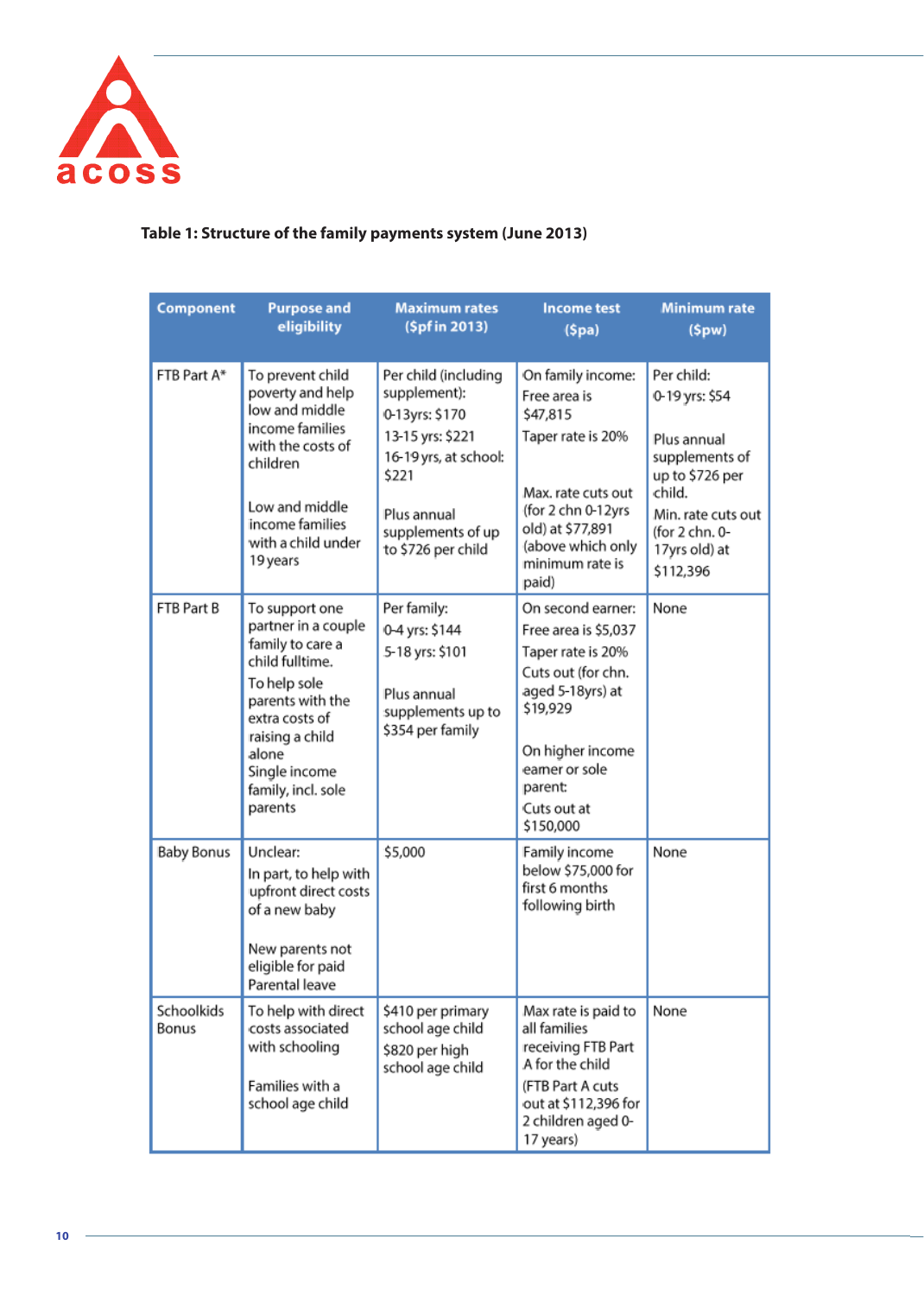

# **2.1 Our once strong family payments system is failing to meet its objectives**

Our family payment system is in urgent need of reform, to ensure that it can continue to discharge the important functions described above.

In the 1980s Australia led the world in implementing measures to reduce child poverty. The centrepiece of those efforts was the introduction of a new income tested Family Allowance Supplement. At that time family payments were low by OECD standards – too low to protect low income families from poverty. Those reforms were particularly successful – they reduced child poverty by over 30%15. Thanks to the family payments system put in place at that time, Australia was one of the most successful countries in the world in reducing child poverty.

In the 1990s the family payments system was simplified to concentrate support for the direct costs of children in a single fortnightly payment to the primary carer (usually the mother), rather than dividing it between income support for families out of paid work and tax rebates for those with jobs, as in many other countries. The maximum rate of payment was still targeted to low income families to prevent child poverty. There was also a lower 'minimum' rate of payment to acknowledge the costs of children in middle income families. Income tests were progressively eased so as to improve work incentives, especially for mothers.

Since then the family payment system has strayed from its primary purpose of preventing child poverty and assisting middle income families with the costs of children in the simplest possible way. It has increasingly been used for purposes that are not clearly articulated or well targeted, such as the Baby Bonus and Schoolkids Bonus. It is time to simplify what has become a ramshackle and complex system and bring it 'back to basics'.

Even more important, in recent years the value of the main family payment (Family Tax Benefit Part A) has been eroded by inadequate indexation so that, over time, in the absence of further reform child poverty will increase.

# **2.2 What has gone wrong?**

# Failure to maintain the benchmarks of the additional cost of children

Our family payment system was the basis of the Hawke Government's much maligned, poorly understood but very important commitment to eliminate child poverty. In 1988, for the first time, the cost of raising a child relative to the costs of an adult was carefully evaluated and proper relativities were set between child and adult payments within the social security system. Expert estimates at the time indicated that the resulting increases in family payments reduced child poverty by over one-third<sup>16</sup>.

The role of family payments in reducing poverty was embedded in legislation to benchmark family payments for those on low incomes to set percentages of the married rate of pension, and therefore to movements in wage rates (16.6% of the couple pension rate for each child under 13 year and 21.6% for each child 13-15 years). This followed many years in which pensions were indexed to both wages and inflation but family payments were left to fall behind. These

<sup>15</sup> Brownlee & King (1989), 'The estimated impact of the family package on child poverty', in Edgar et al (1989), 'Child poverty', Australian Institute of Family Studies, Melbourne.

<sup>16</sup> Brownlee & King (1989), ibid.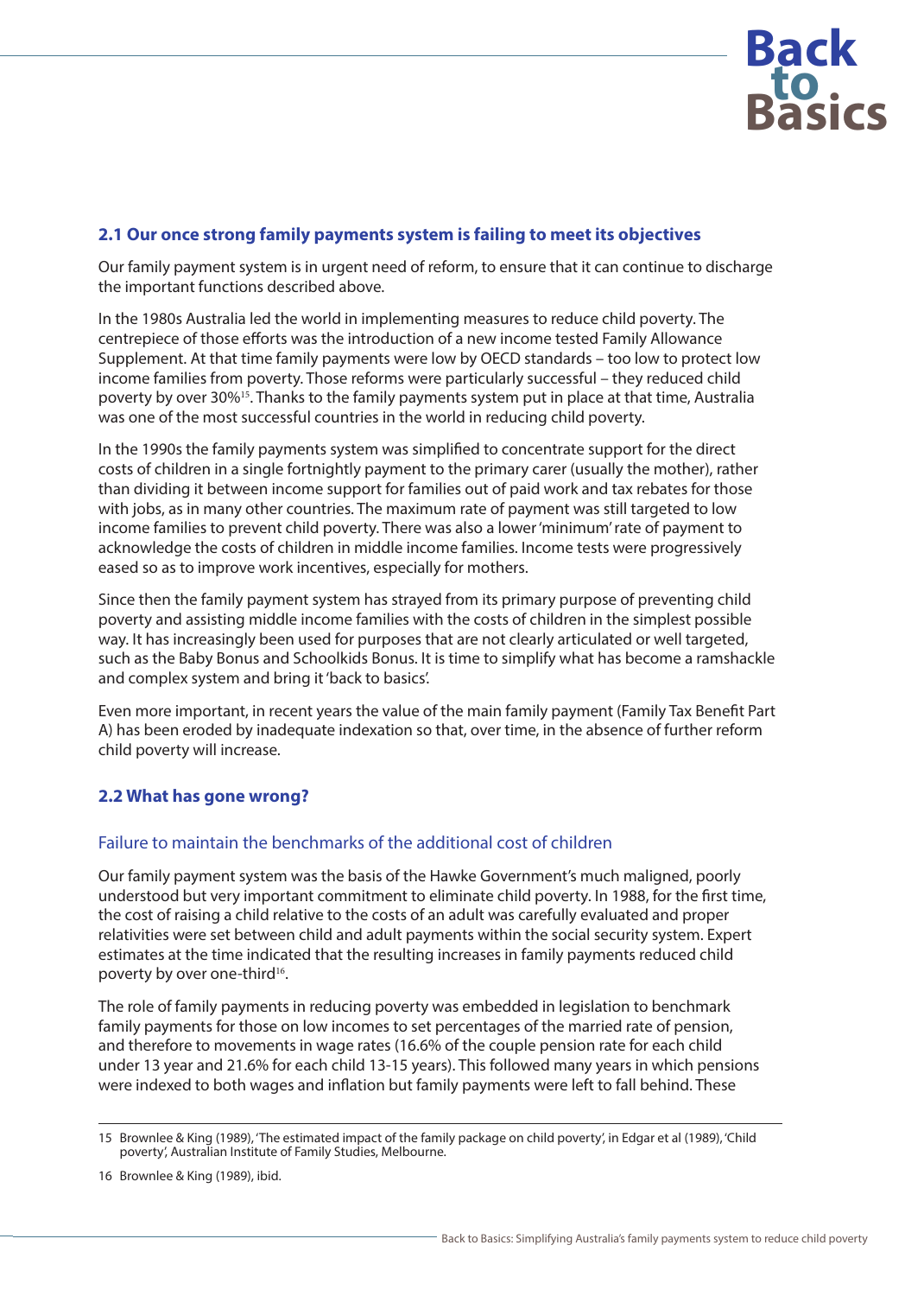

'anti-poverty benchmarks' were maintained throughout the period of the Howard Government, suggesting a bipartisan commitment to stem child poverty.

However, the crucial role of family payments in shielding children from poverty was undermined when the Government decided in 2009 to remove the link between maximum rates of Family Tax Benefit Part A and pension rates. Ironically, this may have been done to help pay for the decision in the same year to substantially increase pensions, as it yielded Budget savings that rose to almost \$500 million in 2012-13.

In the absence of ad hoc increases (such as the increase in the 2012 Budget of \$300 per year to maximum Family Tax Benefit Part A payments), this means that family payments for low income families are frozen in real terms, and that they will progressively fall behind community living standards. The almost inevitable result is that child poverty, as it is normally measured, will increase over time. This problem is similar to that experienced by people receiving Newstart Allowance, which has been frozen in real terms since 1994.

The graph below compares actual Family Tax Benefit Part A fortnightly payment rates for children of different ages with the original anti-poverty benchmarks. Since the benchmarks were removed from the family payments legislation in 2009, fortnightly payment rates have fallen behind. This is due to the gap between prices (to which family payments are now indexed) and wage movements (to which the benchmarks were indexed). Prices typically rise by around 2% per year while average wages rise by around 4% per year.

On the other hand, the Government's 2011 Budget decision to increase family and youth payments for older children (16-17 years) to the same level as Family Tax Benefits for younger children (13 – 15 years) addressed a flaw in the anti-poverty benchmarks: the absence of benchmarks for older teenage children, given that the costs of children rise with age.



#### **Chart 1: The growing gap between family payments and adequacy benchmarks for the costs of children**

Note: Legislative benchmarks for family payments were removed in 2009.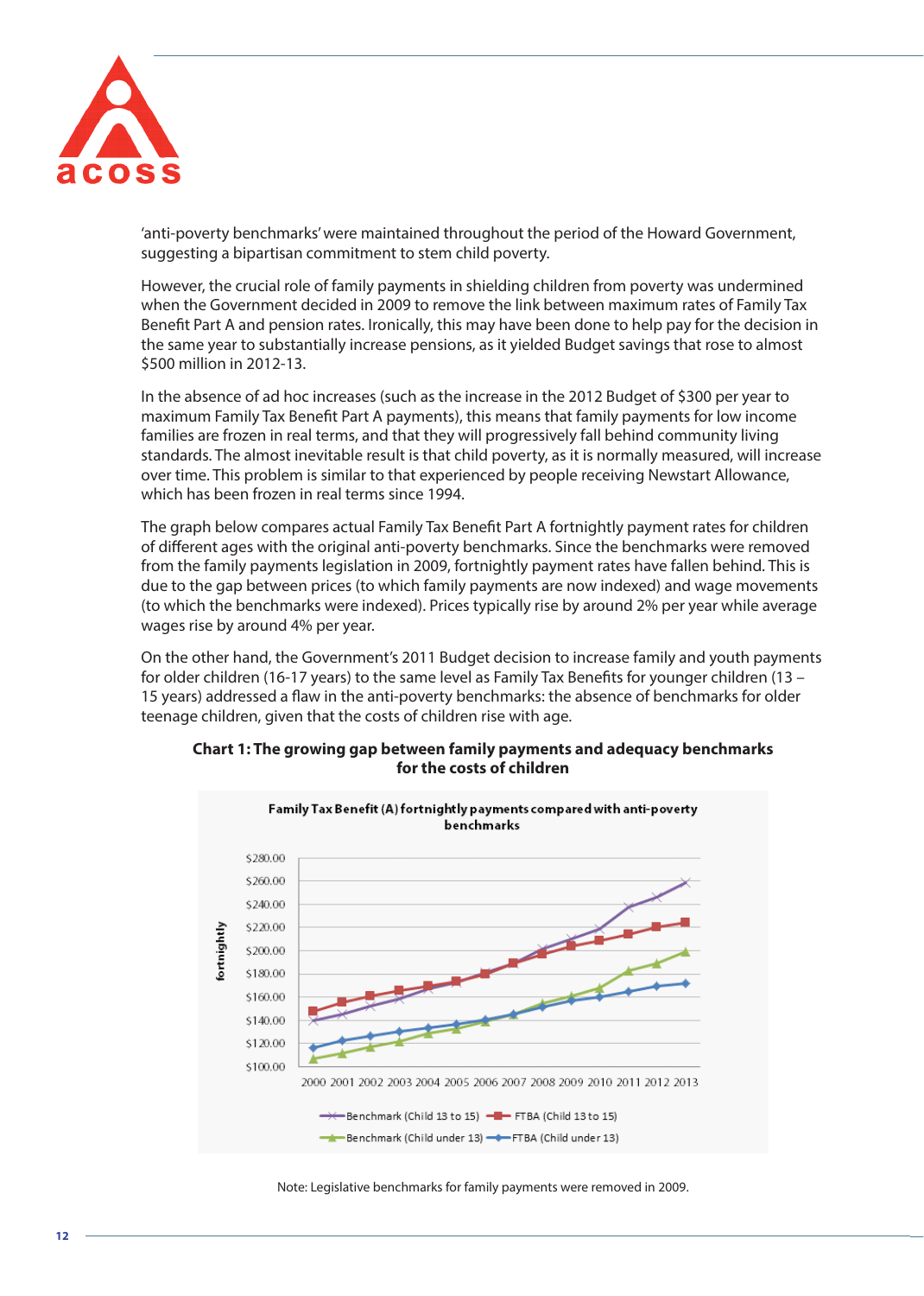

# Family Tax Benefit Part B fails to reflect the costs of raising children alone for sole parents

Another shield against child poverty within sole parent families is the Family Tax Benefit Part B payment. For sole parent families, this replaced a previous payment called 'Guardian Allowance', which aimed to compensate sole parent families for the higher costs of raising a child alone, so that they could attain a similar living standard to couples with children on income support. For example, sole parent families lack the economies of scale available to couples with children and sole parents are also time-poor. Early research suggested that a sole parent family with one child needed around 90% of the income of a married couple without children in order to attain the same living standard $17$ 

This purpose is quite different to that of the 'Part B' payment for couples, which was intended to assist parents to care for their children 'at home'. The main problem with Family Tax Benefit B for sole parents is that, because its purpose was confused with assisting parents to care for young children at home, the rate of payment drops by \$22 per week once the youngest child reaches 5 years. Yet the extra costs of raising a child alone are likely to increase as the child grows older.

In addition, the risk of poverty among sole parent families with older children has been seriously increased by the Welfare to Work legislation of 2006, and last year's Federal Budget decision to move all remaining sole parents whose youngest child has turned eight from the higher Parenting Payment to the lower Newstart Allowance, resulting in a typical loss of income for the poorest sole parent families of \$60 per week $18$ .

# Part B for couple families is poorly targeted

The 'Part B' payment for couples is poorly designed. While its stated policy goal is to enable one parent (usually the mother) to care for a young child fulltime 'at home', it extends to the primary carers of children up to 18 years old. Such support for fulltime care at home might be justified when children are below school age, but it is hard to justify for secondary school students. This also contradicts recent policies (described above) to restrict the Parenting Payment for low income parents to those with a child under 8 years of age (in sole parent families) or 6 years in married couple families.

In order to target the Part B payment to couples where one partner is a fulltime carer, it is strictly income tested on the income of the 'second earner' (usually the mother). Once her earnings exceed \$5,037 a year, the payment is reduced by 20 cents per extra dollar earned. The problem with this kind of targeting is that it discourages mothers from increasing their paid working hours. It has a similar effect on work incentives to 'income splitting' within the tax system.

#### 'Bonuses' confuse the purpose of family payments – Baby Bonus and Schoolkids Bonus

Other poorly designed additions to family payments in recent years include the Baby Bonus and Schoolkids Bonus. The purpose of these payments has not been clearly articulated.

Although, on the surface, the Baby Bonus was supposed to assist with up front capital costs associated with a new baby, its main purpose appears to be to 'compensate' parents who are not employed for their lack of access to paid parental leave. It is paid for first three months to parents of a new child not eligible for paid parental leave. This confuses the purpose of family payments with

<sup>17</sup> Whiteford (1998), *The costs of sole parenthood'* Social Policy Research Centre Reports and Proceedings, Sydney.

<sup>18</sup> The impact of this change is illustrated in the discussion of our modelling of family 'cameos' in section 3.4.2 below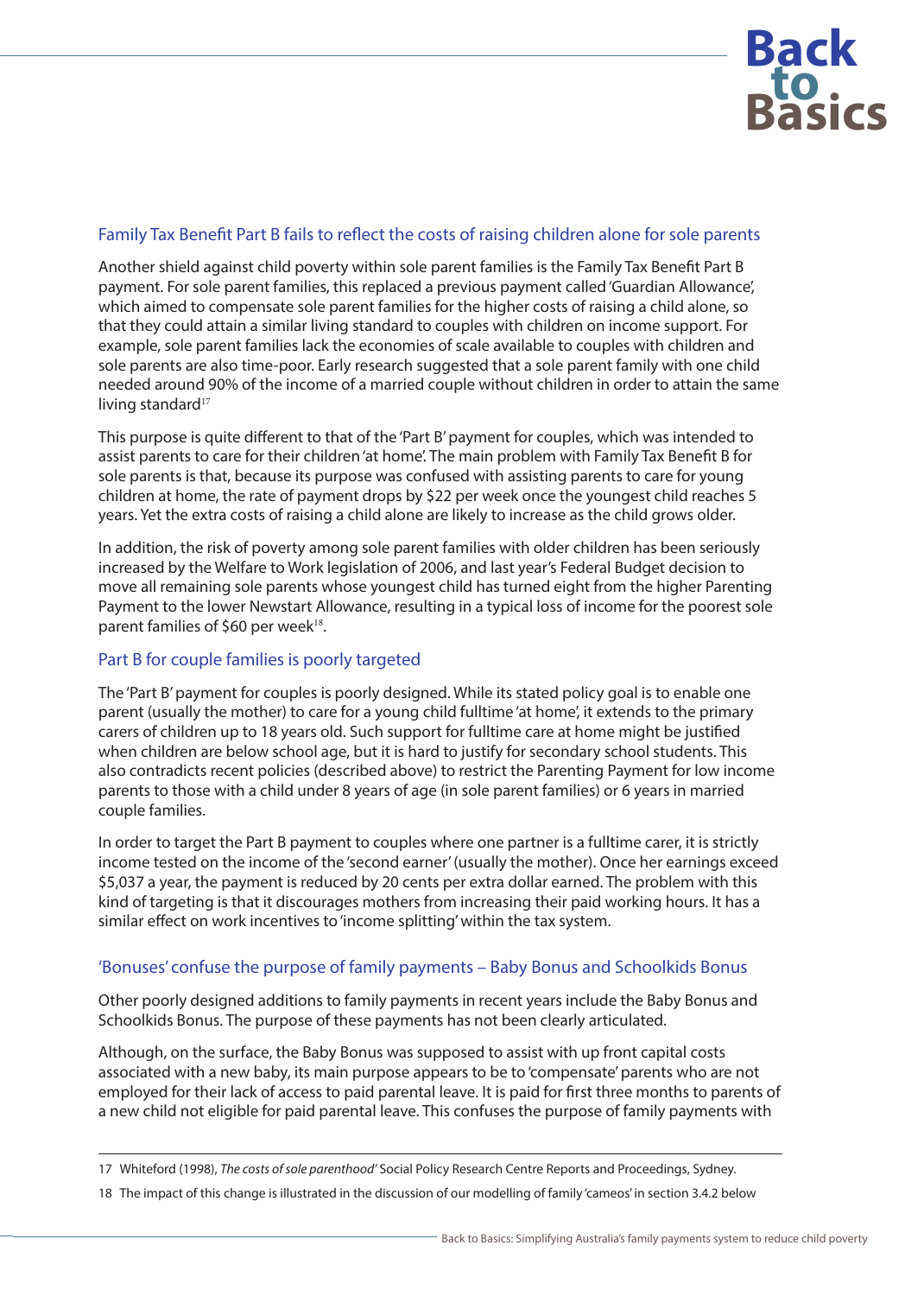

that of parental leave, which is different and distinct. Providing the same level of financial support to 'at home' carers and those with paid jobs is false equity since their needs are different.

The purpose of the Schoolkids Bonus, which replaced the School Tax Refund, is also unclear. If low and middle income families are struggling with increased child related costs, the simplest way for government to help is to increase the maximum rate of Family Tax Benefit Part A and index it properly. Parents could then decide whether to allocate their family payments to school costs or other more pressing needs.

In addition, because the payment is not available for dependent children who are no longer at school, it acts as a 'penalty' (an \$83 a week payment reduction) for 16 to 17 year old children not enrolled at school. The use of reduced family payments in this way is harsh and counterproductive. It detracts from the purpose of family payments to ease poverty among children and has no proven positive impact on school attendance.

Of course these 'bonus' payments provide much needed assistance to many families, so to simply abolish them without increasing other family payments would erode family living standards (especially given the lack of proper indexation of the main family payment). So we propose that savings from removing these 'bonuses' be redirected to increases in maximum rates of the main 'Part A' Family Tax Benefit. ACOSS opposes moves to abolish the Baby Bonus or Schoolkids Bonus to restore the budget bottom line: the savings should instead be used to improve the budget bottom line of low and middle income families.

# Baby bonus changes in 2013

The pattern of *ad hoc* changes continued in the recent 2013-14 Federal Budget. In that Budget the Baby Bonus was effectively abolished. However, rather than redirect the savings to strengthen the Family Tax Benefit for families with very young children, only part of the savings were returned to families.

The Baby Bonus will be replaced by increasing Family Tax Benefit Part A (FTB A) payments by \$2,000 for a first child and \$1,000 for subsequent children. It will be paid over seven fortnightly instalments. The new arrangements will replace the Baby Bonus from 1 March 2014 and will save the Government \$266 million in the first full year and \$300 million by 2015-16.

While the replacement of the Baby Bonus by an FTB Part A payment improves the Family Tax Benefit system, the change further erodes the adequacy of family payments and retains a payment related to the birth of a child, rather than better targeting these resources by increasing the maximum FTB A rate of families with younger children.

The ACOSS proposal for reform that follows has been based on the current payment arrangements and does not take account of the above savings that will come into effect after March 2014.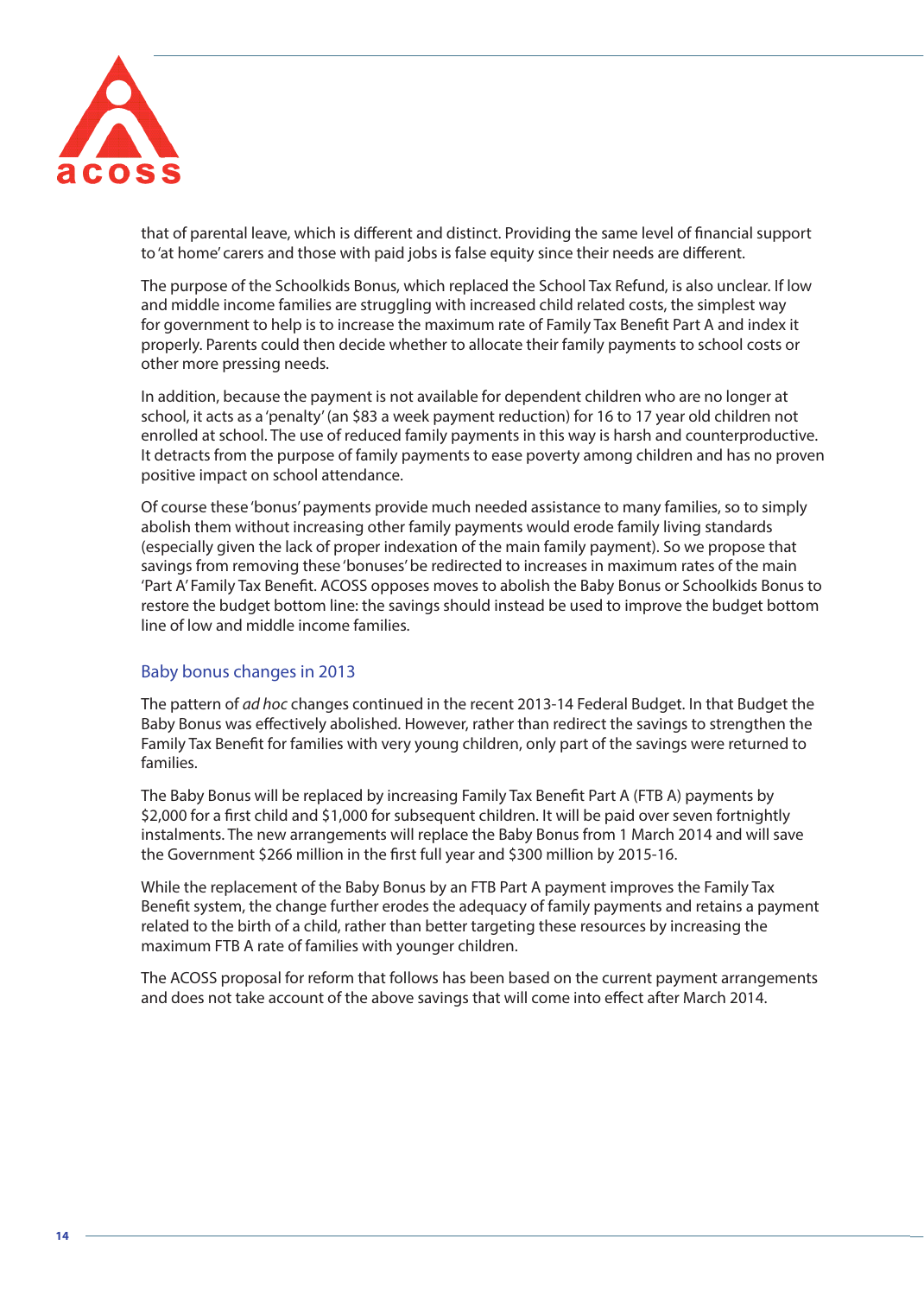

# **3. The ACOSS proposals**

*"What am I going to do about money? I see my mum who worked all her life But she has no money. So Yeah, It's pretty bad When you work all your life and your only income is the pension."* Alicia, *What body Part do I need to sell?,* Jobs Australia pg23

# **3.1 Restructure family payments to target families at risk of poverty and simplify the family payments system**

Because of our growing concerns that without changes the family payment system child poverty will increase, and that family payments are too complex and poorly targeted, ACOSS has proposed an integrated package of reforms.

Their purpose is to restore the integrity and effectiveness of the system - to simplify family payments and focus them more clearly on the purposes of preventing child poverty and helping parents with the direct costs of children. All the existing expenditure associated with family payments, including the Baby Bonus and Schoolkids Bonus, would be consolidated in a package that is revenue neutral in 2014-15. The changed indexation arrangements would mean that the overall cost of the package over the forward estimates to 2017-18 is \$1.3 billion<sup>19</sup>. Note that this is modelled on the existing payment structure, without the \$300 million cut to the Baby Bonus announced in last year's Budget. This restores a system of indexation to payments for families in poverty that should not have been removed in the first place.

These proposals have been modelled for ACOSS by NATSEM and the results of the modelling are included in the following section. They are based on the status quo, projected forward. That is, they do not take account of the decision to abolish the Baby Bonus in the 2013-14 Budget and redirect only part of the funds into FTB Part A. If this Budget saving is reversed, as we propose, there is a net cost to the Budget in 2014-15 of \$300 million.

# *3.1.1 The proposed reforms*

#### **Aims**

The package of reforms has a number of aims, to:

- reduce child poverty;
- keep pace with overall living standards through adequate indexation;

<sup>19</sup> In 2014-15 dollars.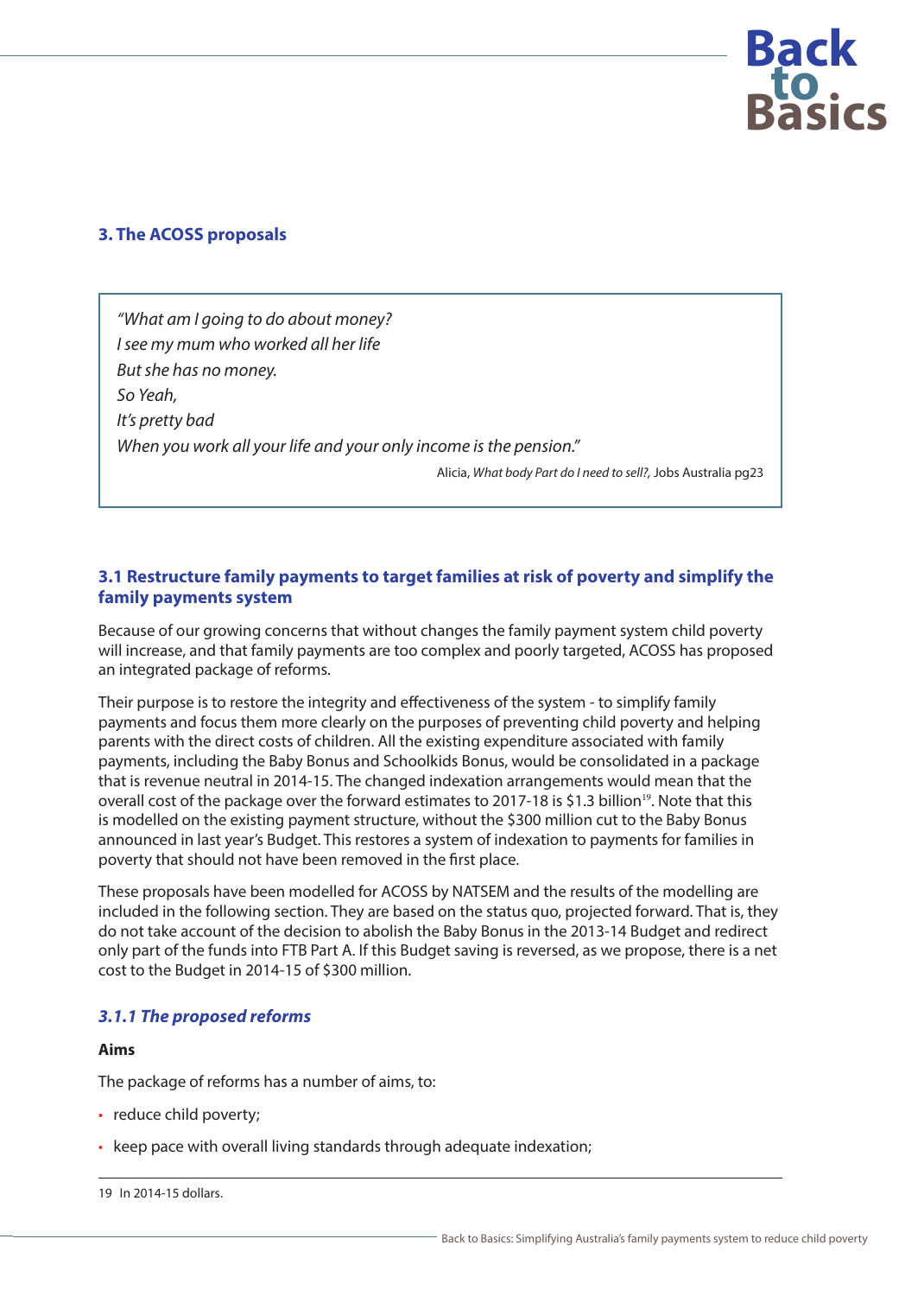

• improve support with the extra costs of raising a child alone – particularly for sole parent families with school age children, many of who have been affected by recent cuts to their income support payments;

• replace outdated supports for one parent in a married couple to care for high school age children at home with increases in other family payments;

• simplify the system by replacing poorly conceived 'bonus' payments (Baby Bonus and Schoolkids Bonus) with increases in family payments generally.

# Changes to improve the design of Family Tax Benefit

To achieve this ACOSS proposes four changes:

1. Redirect current expenditures on the Baby Bonus to increase the maximum rate of FTB Part A for parents of children aged between 0 – 4. In effect, this spreads expenditure on the Baby Bonus across the first five years, and targets it more consistently to low income families

2. Redirect current expenditures on the Schoolkids Bonus to increase the maximum rate of FTB Part A for school age children in two ways:

• Reflect the progressively higher costs of older children by increasing the maximum rate for 13 to 15 year olds by 50% more than the increase for primary school aged children (5 to 12 year olds), and 100% more for 16 to 17 year olds; and

• Extended the new rates for 16 – 17 year olds to those not at school, recognising that the cost of supporting such children are not different (and that the purpose of the family payments system is to reduce child poverty rather than provide other social incentives) $20$ 

3. Change FTB Part B to make its purpose more coherent and to target it more effectively to poorer families:

• For sole parents, convert FTB Part B into a new Sole Parent Supplement (at the same rate for parents of school age children as the current rate for parents with a preschool age child) to reflect the higher costs and demands of caring for children as a sole parent.

• For couples with children, limit eligibility for those whose youngest child is less than 13 years old, by which time there is no longer a case for supporting a parent to care for the child fulltime at home.

• The tighter targeting is achieved by lowering the 'free area' of the income test on the income of the primary income earner so that entitlement to the Part B payment ends before the base rate of FTB Part A begins to decrease $21$ .

4. Index Family Tax Benefit payments to average earnings as well as the CPI.

These changes would be implemented from July 2014.

<sup>20</sup> Children aged 18 to 19 years who are still undertaking secondary study would receive an increase in Youth Allowance instead.

<sup>21</sup> The Part B payment currently ends once the primary earner's income exceeds \$150,000. After the change it would end once the family income exceeds \$94,316 (in 2013 dollars). As well as better targeting the Part B payment to low and middle income families, this change avoids any overlap between the income tests for the Part B payment and that for the base rate of the Part A payment. Otherwise, some parents would lose 50 cents per extra dollar earned.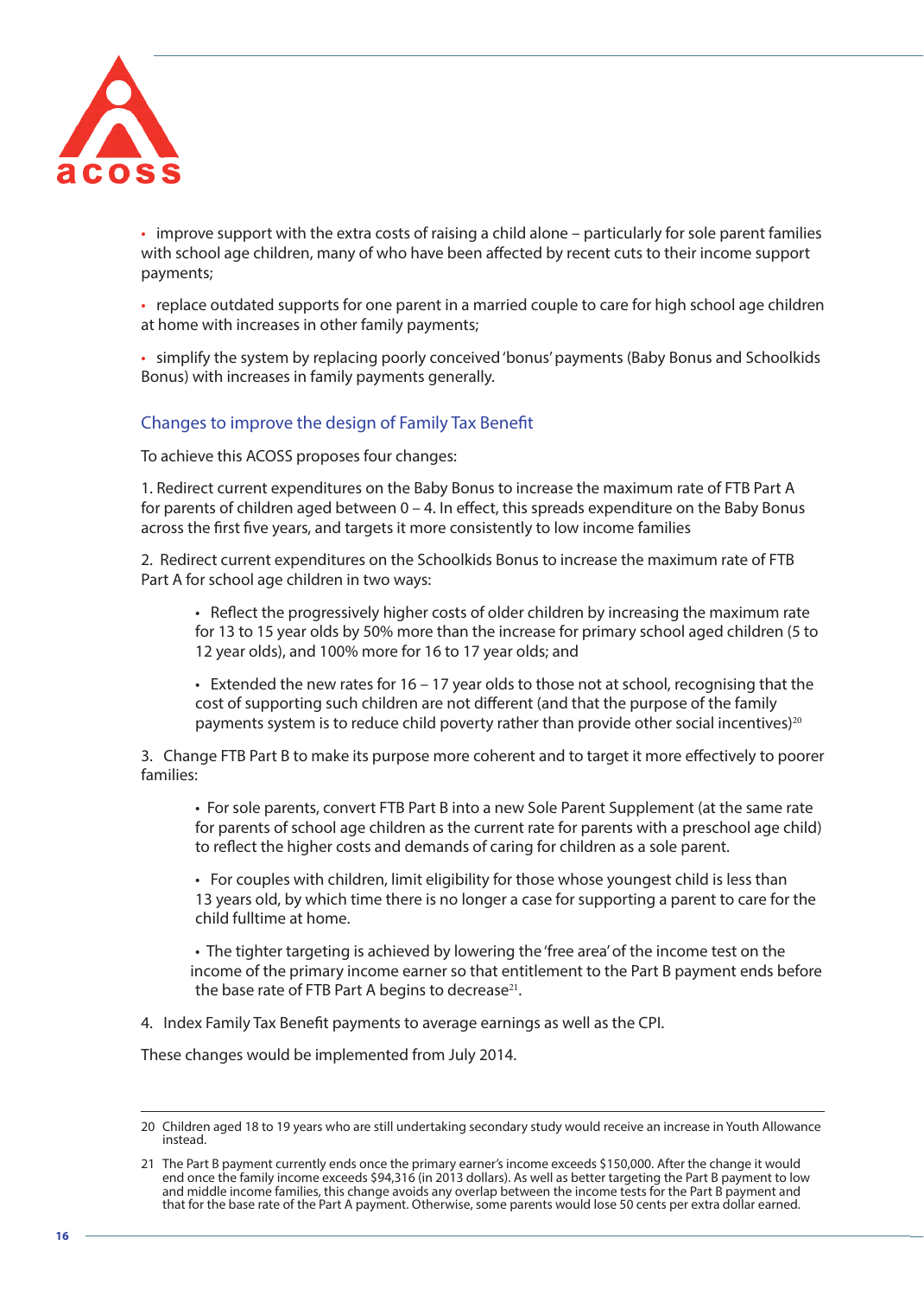

# **3.2 Changes to rates of payment and income tests**

The following table compares payments rates in the current system (projected to 2014-15) and those proposed in the ACOSS package.

| <b>Payment / eligibility</b>                                                      | <b>Current</b><br>(per<br>fortnight)                                                           | <b>Proposed</b><br>(per fortnight                                                             | Change<br>(per fortnight                                |
|-----------------------------------------------------------------------------------|------------------------------------------------------------------------------------------------|-----------------------------------------------------------------------------------------------|---------------------------------------------------------|
|                                                                                   | FTB A - maximum rates*                                                                         |                                                                                               |                                                         |
| • Child aged 0-4                                                                  | \$177.73                                                                                       | \$218.11                                                                                      | \$40.38                                                 |
| $\bullet$ Child aged 5-12                                                         | \$177.73                                                                                       | \$200.80                                                                                      | \$23.08                                                 |
| • Child aged 13-15                                                                | \$231.07                                                                                       | \$263.77                                                                                      | \$32.69                                                 |
| • Child aged 16-17 at school                                                      | \$231.07                                                                                       | \$273.38                                                                                      | \$42.31                                                 |
| • Child aged 16-17 not at school                                                  | \$56.86                                                                                        | \$273.38                                                                                      | \$216.52                                                |
|                                                                                   | FTB Part B                                                                                     |                                                                                               |                                                         |
| Primary earner income test (couple<br>family) and sole parent income test         | Withdrawn at<br>20c/ \$ until<br>primary earner<br>income<br>reaches<br>\$153,750 per<br>annum | Withdrawn at<br>20c/ \$ until<br>primary earner<br>income<br>reaches<br>\$96,202 per<br>annum | -\$57,548 per<br>annum in<br>maximum<br>eligible income |
| Maximum age of child at which<br>couple family qualifies                          | 18 years                                                                                       | 12 years                                                                                      | -6 years                                                |
| <b>New Sole Parent Supplement</b><br>replacing Part B payment for sole<br>parents |                                                                                                |                                                                                               |                                                         |
| • Rate<br>Youngest child 0-4                                                      | \$167.90 per<br>family                                                                         | \$167.90 per<br>family                                                                        | Nil                                                     |
| Youngest child 5-18                                                               | \$121.36 per<br>family                                                                         | \$167.90 per<br>family                                                                        | \$46.54                                                 |

#### **Table 2: Payment rates and income tests (in 2014-15)**

\* Excluding FTB A supplement (\$740.95 p.a. in 2014 - 15 dollars) and Clean Energy payments

# **3.3 The cost of the proposed restructure**

The proposed package has been constructed to be budget neutral in its first year, aside from improved indexation.

The reform package was developed in the following stages:

1. Abolish the Baby Bonus and the Schoolkids Bonus. This will save Government a total of \$2.136 billion<sup>22</sup>. Note that this does not take account of the 2012 Budget decision to reduce the Baby Bonus, which results in savings of approx. \$300 million in 2014-15. (\$0.829 billion from the Baby Bonus and \$1.307 from the Schoolkids Bonus).

- This would represent a saving across the forward estimates to 2015-16 of \$8.852 billion.

<sup>22</sup> In 2014-15 dollars.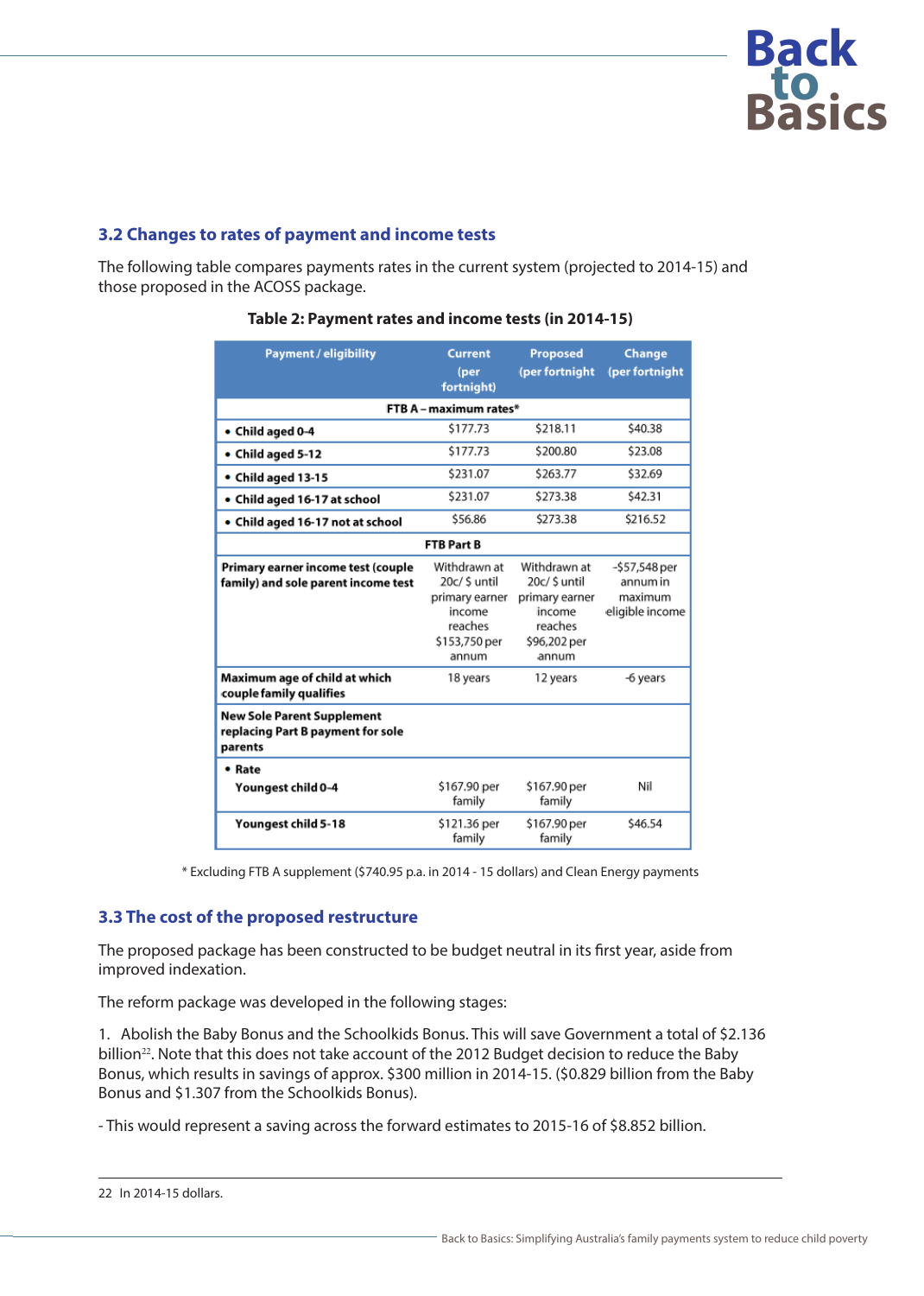

2. Reallocate these savings to increase the maximum rate for FTB Part A – allocating the savings from abolishing the Baby Bonus to increase the rate for children aged under 5 (this in effect 'spreads' the payment over the first four years of the child's life); and allocating the savings from abolishing the Schoolkids Bonus to families with children aged 5 to 18 years, but better reflecting the cost of older children.

 $-$  No net cost to Government<sup>23</sup>.

3. Tighten eligibility for FTB Part B for couples and target more tightly; and replace FTB Part B for sole parents with a new Sole Parent Supplement with an increase for those with children under 5 years.

- This yields a net saving of \$279.91 million.

4. Reallocate these savings to further increase FTB Part A.

 $-$  No net cost to Government<sup>24</sup>.

However, the final crucial aspect of the package is to maintain the relative value of family payments and avoid increasing poverty, by indexing FTB Part A to movements in average weekly earnings (assumed to rise by 4 per cent per annum rather than 2.5 per cent for the CPI).

This would cost of \$1.259 billion over the forward estimates to 2017-18.

# **3.4 Benchmarking FTB rates to the Couple Pension Rate**

A key goal of the proposed reforms is to maintain the value of maximum FTB Part A payments for low income families relative to community living standards. This means that the payment should be indexed to movements in wages, in addition to the current indexation to the consumer price index. This could be done by restoring legislative benchmarks linking FTB Part A payments to the couple pension rate, since pensions are indexed to movements in Male Total Average Weekly Earnings.

While the specific mechanism to ensure payments are indexed to wages is less important, the following table shows the relativities between the maximum fortnightly rates of Family Tax Benefit Part A and the couple pension rate that applied before and after the removal of the anti-poverty benchmarks in 2009, compared with those that would result from maximum FTB Part A rates in the ACOSS proposals.

Once the maximum fortnightly rates of FTB Part A are increased, one way to ensure that they increase in line with wage movements is to legislate to restore a link between those payments and the pension couple rate, but at the higher levels indicated in the third column of the table below.

<sup>23</sup> In effect, the \$300 million saved by the Government through its cut to the Baby Bonus would be reallocated to increase Family Tax Benefits (Part A), at a net cost to the Budget of \$300 million.

<sup>24</sup> If this last step was not taken (so that FTB Part A is not further increased), the net cost of the above elements of the package would be close to zero, setting aside the effects of the Budget decision to save \$300 million in 2014-15 by cutting the Baby Bonus..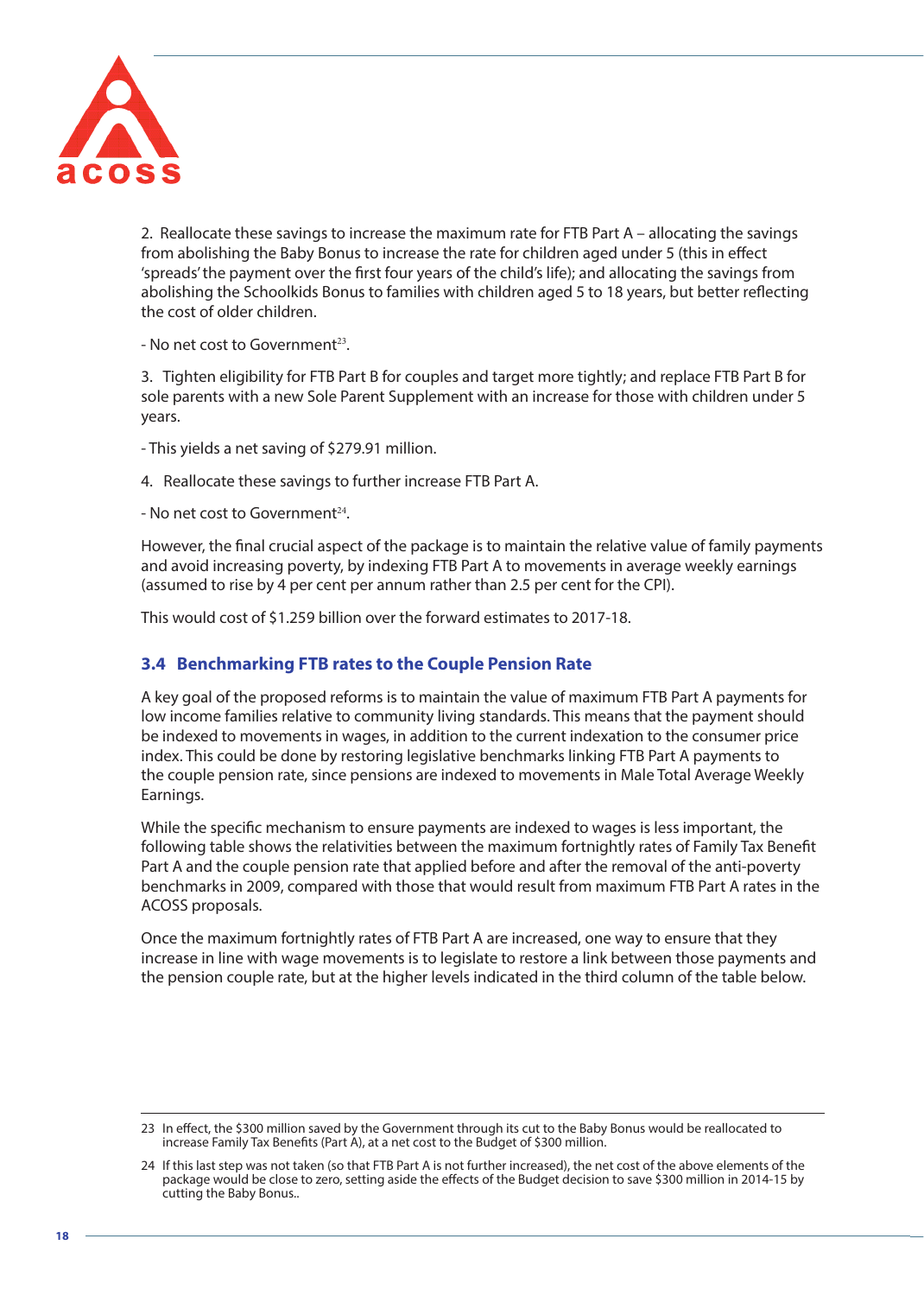|                    |          | Maximum rates of FTB (Part A) as a % of |         |  |  |  |  |  |  |
|--------------------|----------|-----------------------------------------|---------|--|--|--|--|--|--|
|                    |          | pensioner couple rate                   |         |  |  |  |  |  |  |
|                    | pre 2009 | 2013                                    |         |  |  |  |  |  |  |
|                    |          |                                         |         |  |  |  |  |  |  |
|                    |          |                                         | package |  |  |  |  |  |  |
| • Child aged 0-12  | 16.6%    | 14.4%                                   | 17.7%*  |  |  |  |  |  |  |
| • Child aged 13-15 | 21.6%    | 18.7%                                   | 23.3%   |  |  |  |  |  |  |
| • Child aged 16-19 | n.a.     | n.a.                                    | 24.1%   |  |  |  |  |  |  |

# **Table 3: Anti-poverty benchmarks for fortnightly Family Tax Benefits (Part A)**

\*Note that the relativity for payments for a preschool age child would initially be higher under the ACOSS proposal (19.2%), but we propose that that payment rate be indexed to the CPI only until the payment for 5-12 year olds 'catches up' with it, so that eventually the same maximum rate would apply to all children aged 0-12 years (benchmarked to 17.7% of the couple pension rate).

Ideally, research would be conducted to compare the costs of children of different ages with typical living costs for adults (for example, using a pensioner couple as the benchmark), and the benchmarks would be based on the findings. This is likely to result in higher maximum payments for older children<sup>25</sup>. However, that would be difficult to achieve in a revenue neutral reform. The ACOSS proposals should therefore be seen as a step towards this ideal system.

In the interim, one problem that would need to be resolved is that the proposed replacement of the Baby Bonus with higher FTB Part A payments for preschool age children would result in a higher payment for children aged 0-4 than that for children aged 5-12. While this helps cushion any income losses for families with newborn child from removal of the Baby Bonus, it would be simpler and fairer to maintain the same rate of payment for each child aged 0-12 years (as in the present system), since the costs of children generally do not fall with age.

This could be achieved over time by setting the anti-poverty benchmark at the maximum level of payment for children aged 5-12 years (17.7% of the couple pension rate as indicated in the table above). The maximum payment for primary school age children would then increase in line with wage movements while that for preschool age children would only rise in line with CPI movements, until these two payment levels are identical.

<sup>25</sup> See for example, Henman, et al (2007), 'Costs of children, research commissioned by the Ministerial taskforce on child support', Dept of Families, Community Services and Indigenous Affairs, Canberra.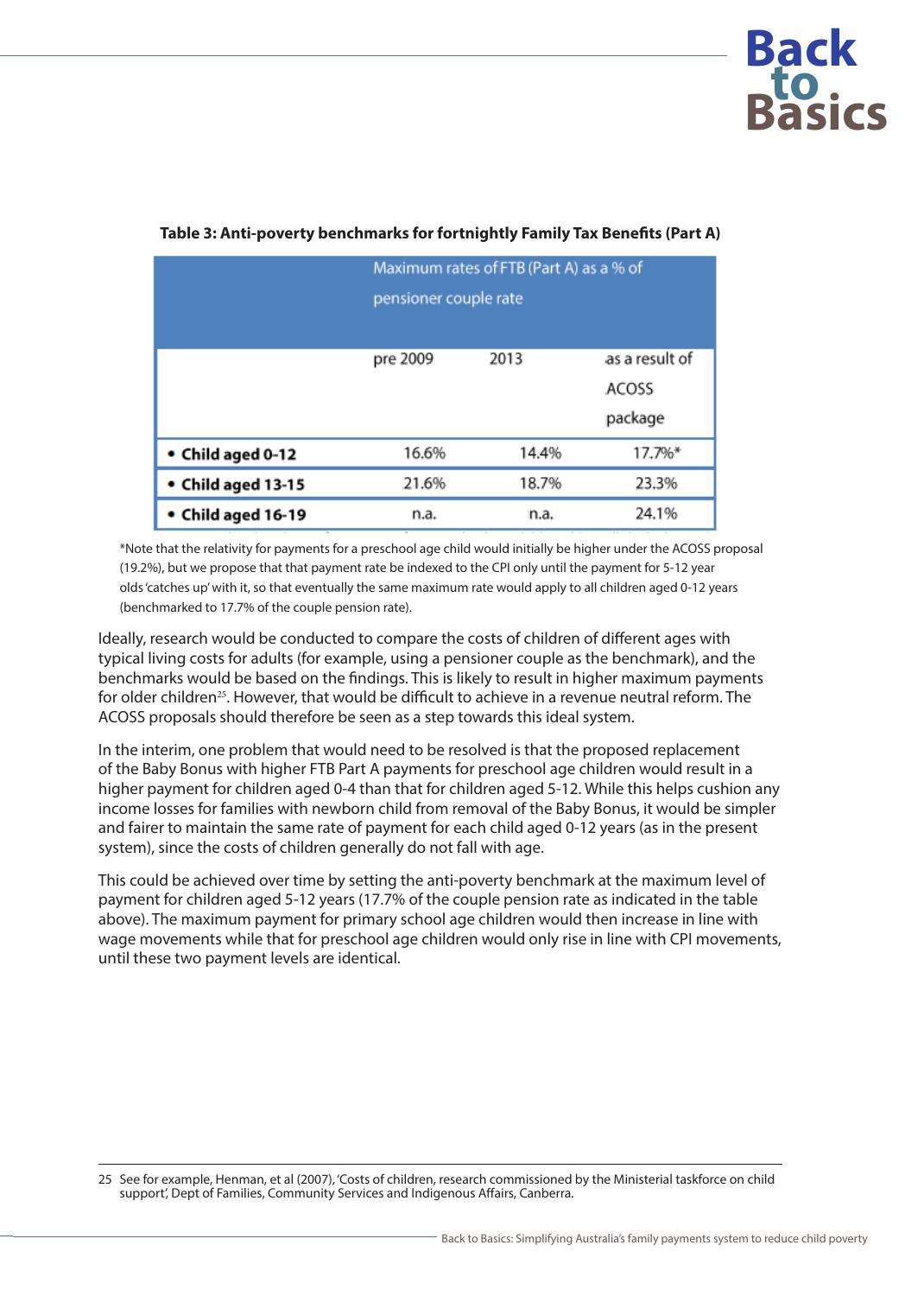

# **4. What difference will the reforms make to families?**

*At the supermarket yesterday Ice-cream was \$2 cheaper the day before. Walked out with nothing because It's today Not yesterday.*

*They're the kinds of things that upset me That we can't give her what other kids have"*

*"*Eliza, *What body Part do I need to sell?,* Jobs Australia pg35

In order to understand what difference the restructuring of Family Tax Benefit would make, ACOSS commissioned NATSEM to model the impact of the proposed reforms<sup>26</sup>. Each element of the package was modelled as well as the cumulative effect. The modelling shows the effect on each of three household types:

- Couples with children
- Sole parent families
- Other families with children (e.g. nuclear families living with other relatives)

The modelling also shows the effect on these family types by household income quintile. The average gain or loss for each family type by quintile is also modelled.

Household income quintiles rank all households by their income. However, different family types are more highly represented in some household income quintiles than others. (See Chart 2). For example, 52% of sole parent families are in the bottom two quintiles. This should be borne in mind when considering the effects of the proposed changes.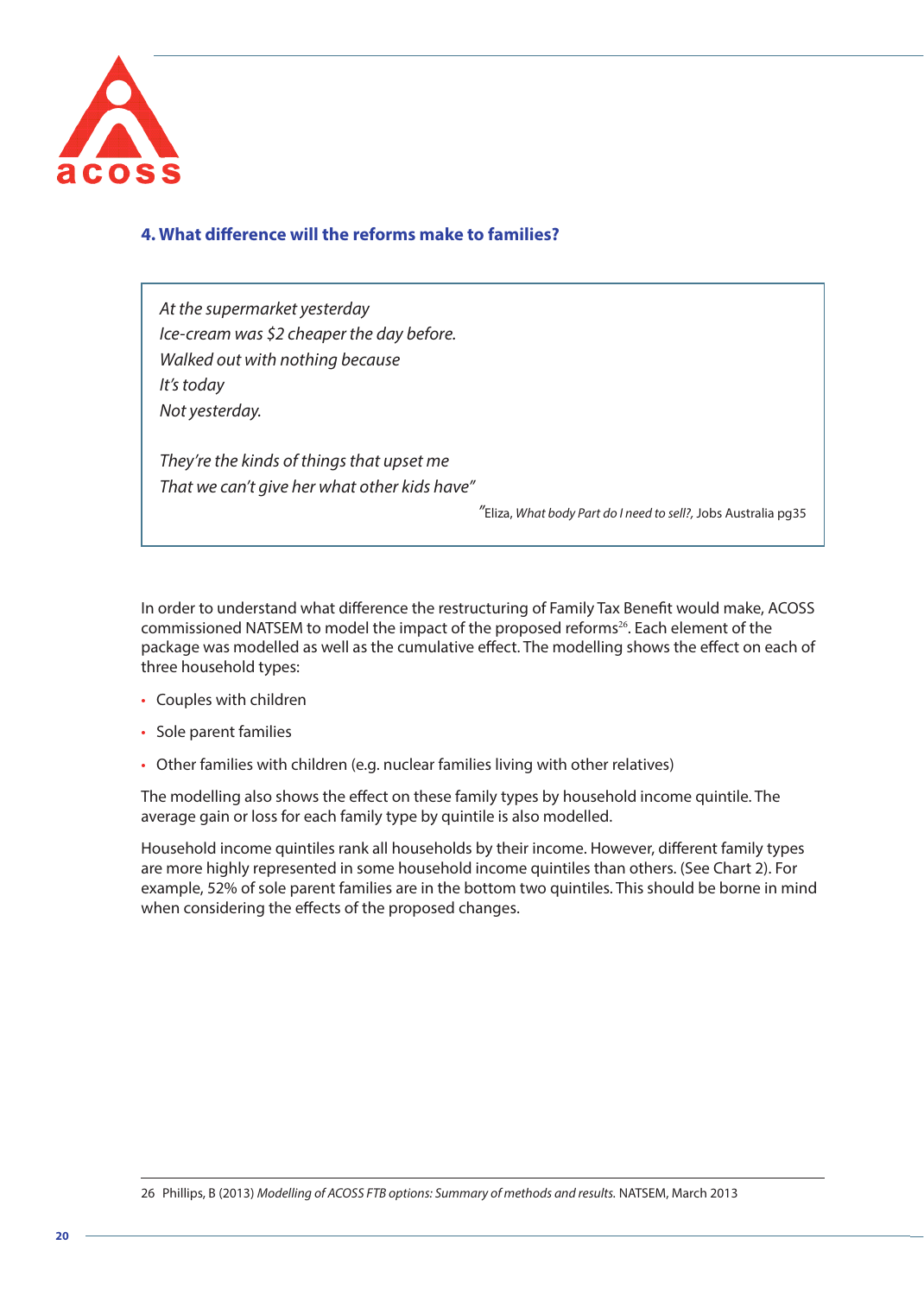



#### Chart 2:% of family type per household income quintile

# **4.1 Redirecting payments to those who need them most**

Because the changes have been modelled to make the proposed reforms revenue neutral in 2014- 15, they redistribute the current funding between families, with payments for some increasing while others are reduced. An important test of the fairness of the proposed reforms is whether these changes are more progressive, in particular whether they raise the incomes of low income families.

# All families

Almost twice as many families would be better off than those whose payments would be reduced.

Overall, 1,175,101 families (25% of all families with children) would see their incomes increase by an average of \$1,203<sup>27</sup> a year. On the other hand, 605,664 families (13% of all families with children) would lose an average of \$2,316 a year. The incomes of 2,857,636 families (62%) would be unchanged<sup>28</sup>. Most of those not affected by the proposals are not currently eligible for Family Tax Benefit, which explains why many of these families are in the top quintile.

The proposed reforms are clearly progressive. 594,662 families with incomes in the bottom two quintiles would be better off, while only 162,490 families in these quintiles would be worse off (see chart below).

<sup>27</sup> All payments are in 2014-15 dollars.

<sup>28</sup> This is mainly because their incomes were too high, or their children too old, to qualify them to receive the payment in the first place.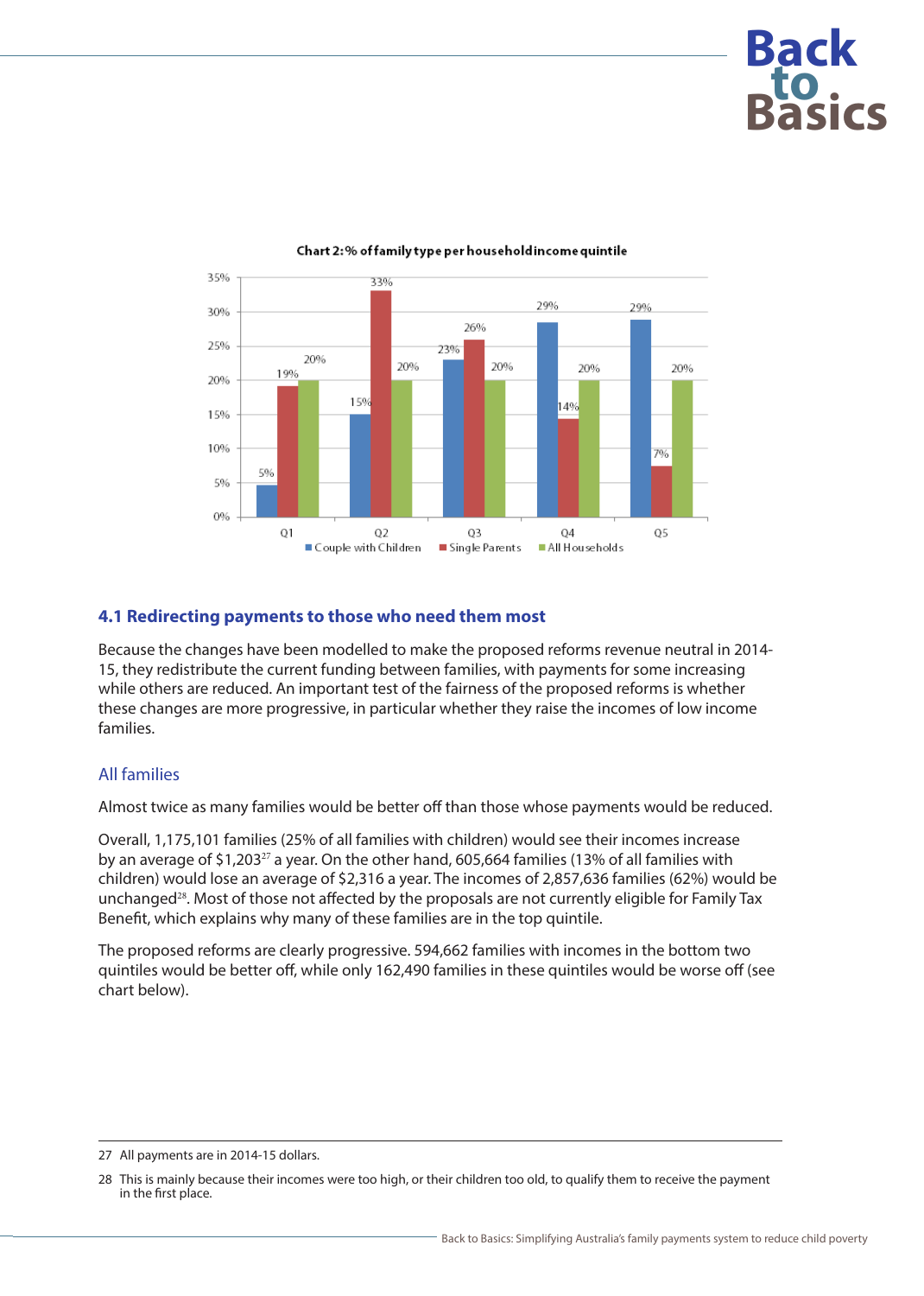



#### Chart 3: Overall redistribution of payments by household income quintile

The proportion of lower income families that benefit is substantially higher than those whose payments are reduced (chart 4). Around half the families in the bottom two quintiles would receive increased payments, a third would experience no change, while only 14% would see their payments reduce. Payments to 50% of families in the lowest income quintile would increase and only 8% would reduce.



#### Chart 4: Redistribution of payments by % of all families per income quintile

#### Sole parent families

Sole parent families would particularly benefit (chart 5). The ACOSS Report, Poverty in Australia, found that in 2009-10, 25% of sole parents and their children (572,500 people) were living in poverty in 2019-1029. The proposals would increase payments for almost 80% of sole parent families

<sup>29</sup> ACOSS (2012) *'Poverty in Australia*'.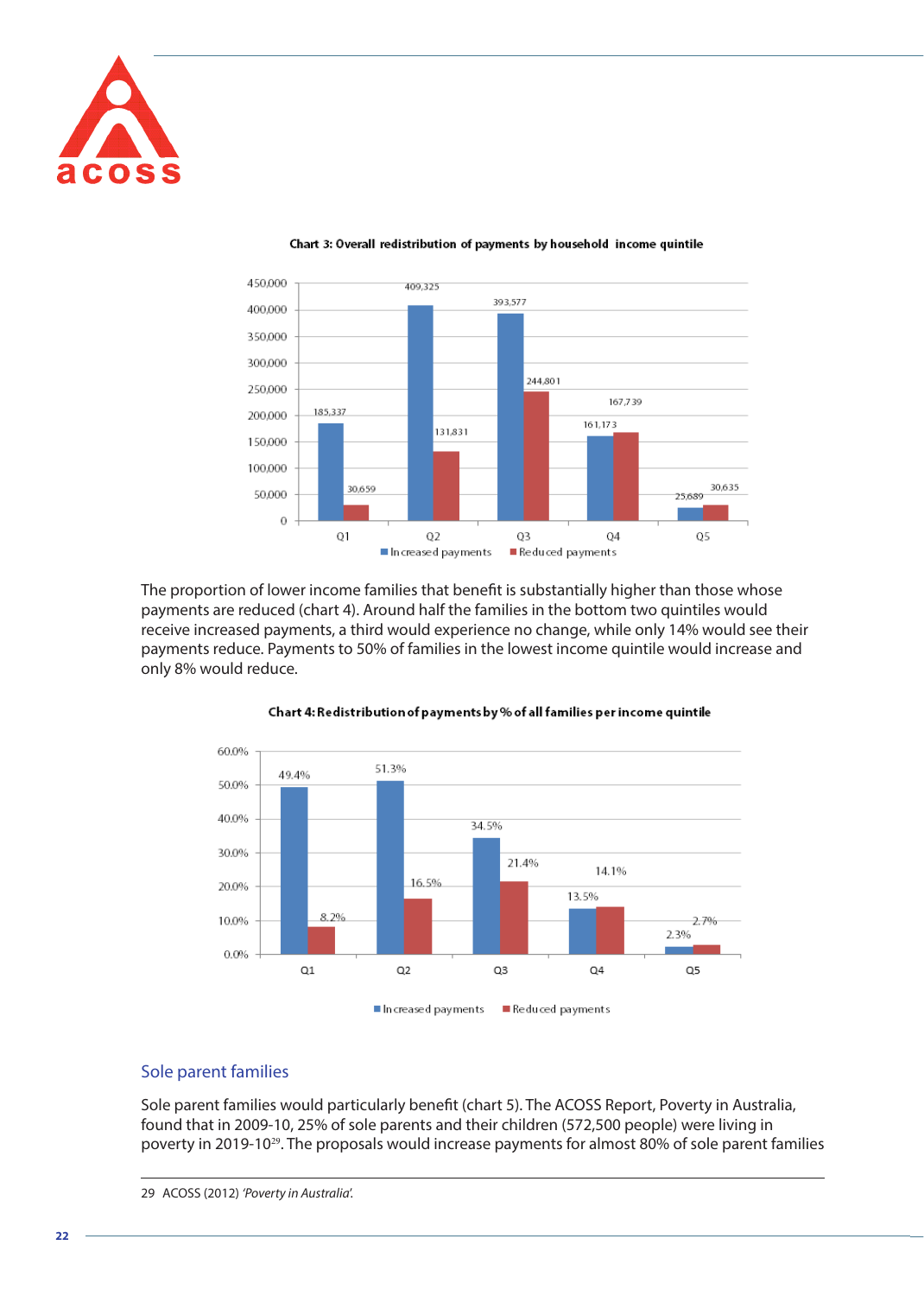

(469,923 families) by an average of \$1,472 a year. Only 12% would have reduced payments, by an average of \$2,704 a year.



#### Chart 5: Redistribution of payments to single parents by income quintiles

Chart 6 shows that sole parent families in the bottom income quintile overwhelmingly benefit. Payments increase for 93% of such families and reduce for only 3%.



#### Chart 6: Single parent payment redistribution by % of income quintile

## Couples with children

Couples with children are more likely to be found in the top two quintiles of the income distribution than the bottom two. Thus, nine per cent of couples with children are at risk of poverty, compared to the 25% of single parents noted above.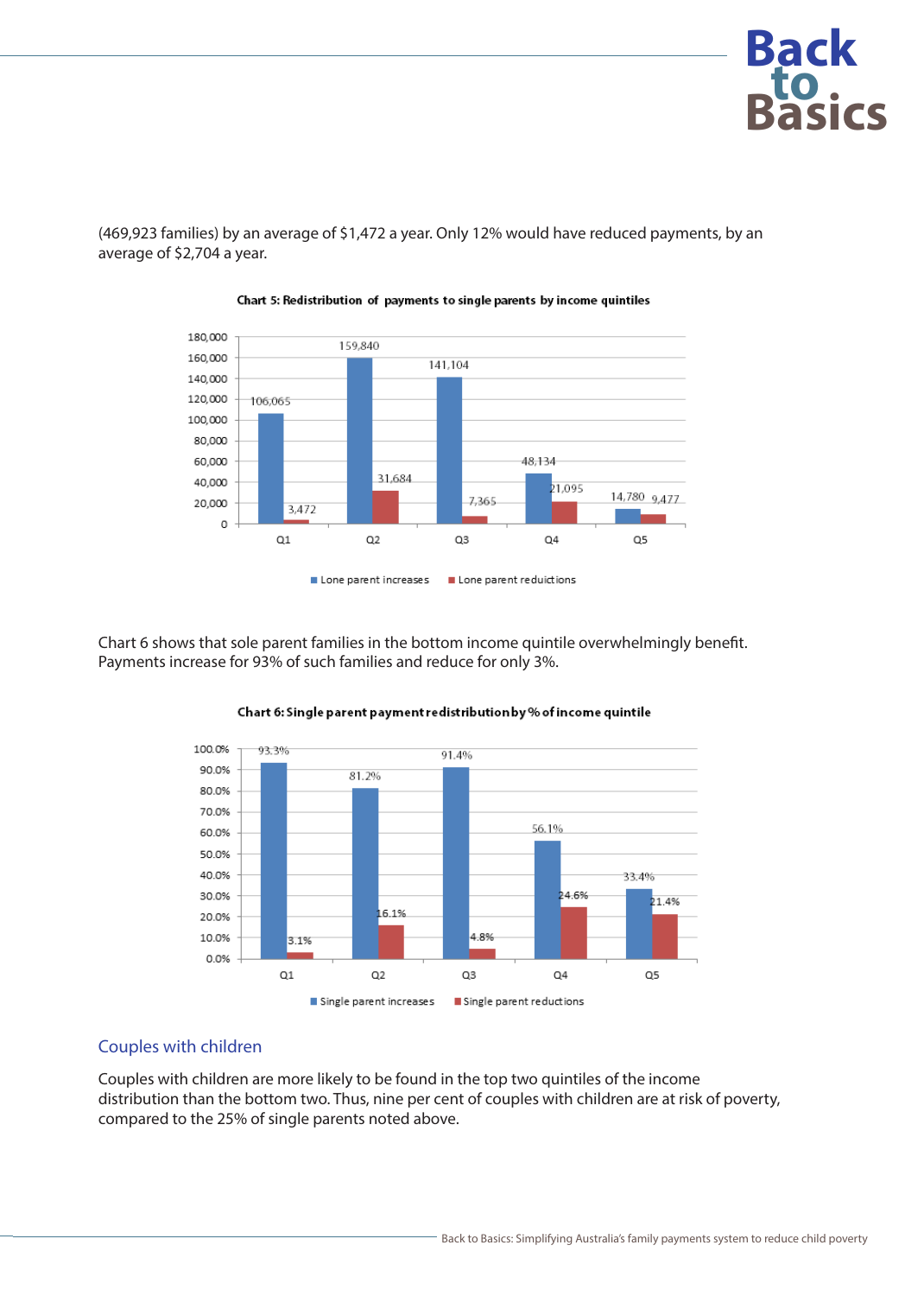

More couples with children also benefit from the proposed reform than would receive reduced payments – but not to the same extent as sole parents $30$ .

514,062 couple families would receive an average of a \$1,040 a year increase in payments, while 392,044 couple families would receive a lower payment by an average of \$2,527 a year. 27% of couple families would be better off, 21% would have payments reduced, and 52% would be unchanged<sup>31</sup>.

Again, the restructured system is better targeted.

265,591 couple families with incomes in the bottom two quintiles of household income would receive increased payments, while only 83,793 would have their payments reduced. Conversely, 125,295 couple families with incomes in the two highest quintiles of household income would receive reduced payments and only 64,177 would have their payments increased (chart 7).



76% of couples with children whose incomes are in the bottom quintile receive increased payments (by an average of \$1,179 a year) and 71% of those with incomes in the second lowest quintile would receive an average increase of \$1,141 a year. Only 16% and 25% of couple families respectively in these two quintiles would have their payments reduced, by \$2,283 and \$2,261 a year respectively (chart 8).

<sup>30</sup> ACOSS (2012) *'Poverty in Australia*'.

<sup>31</sup> A substantial proportion of those that are unchanged are not eligible for FTB.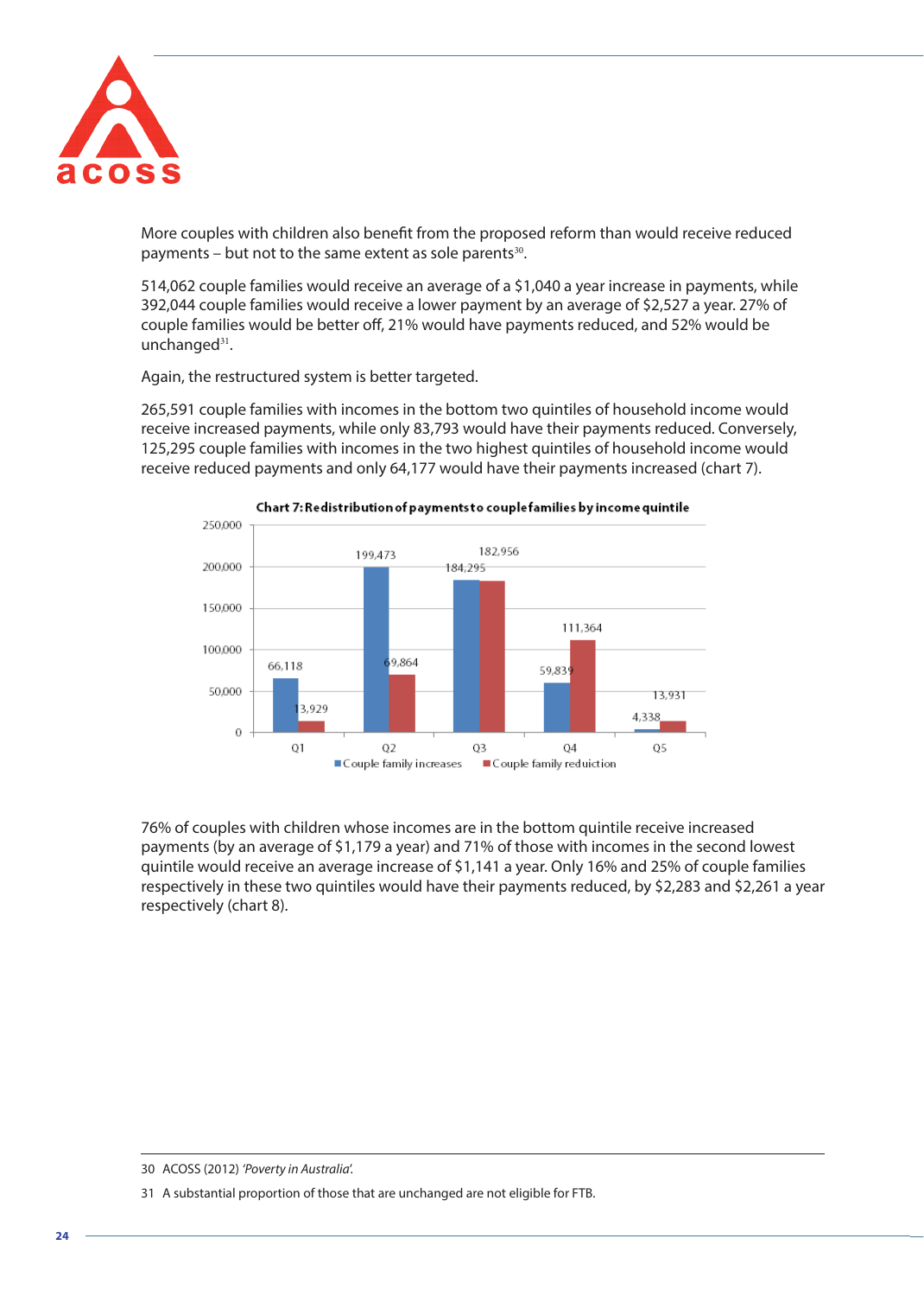



#### Chart 8: Redistribution to couple families by % of quintile

The increases and reductions for both single parent families and couple families within each quintile of household income are summarised in the following table:

|                                 |    | <b>Increased payments</b> |                                         |                               | <b>Reduced payments</b> | <b>Total</b><br><b>families</b>      |                                     |         |
|---------------------------------|----|---------------------------|-----------------------------------------|-------------------------------|-------------------------|--------------------------------------|-------------------------------------|---------|
|                                 |    | Number of<br>families     | % of such<br>families<br>in<br>quintile | Average<br>annual<br>increase | Number of<br>families   | % of such<br>families in<br>quintile | Average<br>annual<br>change         |         |
| Single parents                  | Q1 | 106,065                   | 93.3%                                   | 1,410                         | 3,472                   | 3.1%                                 | $\overline{\phantom{a}}$<br>\$2,007 | 113,718 |
|                                 | Q2 | 159,840                   | 81.2%                                   | 1,496                         | 31,684                  | 16.1%                                | \$3,124                             | 196,965 |
|                                 | Q3 | 141,104                   | 91.4%                                   | 1,482                         | 7,365                   | 4.8%                                 | \$2,275                             | 154,337 |
|                                 | Q4 | 48,134                    | 56.1%                                   | 1,499                         | 21,095                  | 24.6%                                | \$2,167                             | 85,762  |
|                                 | Q5 | 14,780                    | 33.4%                                   | 1,461                         | 9,477                   | 21.4%                                | \$3,082                             | 44,226  |
| Total single parent<br>families |    | 469,923                   | 79.0%                                   | \$1,472                       | 73,092                  | 12.3%                                | \$2,704                             | 595,009 |
| Couples<br>with<br>Children     | Q1 | 66,118                    | 76.0%                                   | 1,179                         | 13,929                  | 16.0%                                | \$2,283                             | 86,985  |
|                                 | Q2 | 199,473                   | 70.7%                                   | 1,141                         | 69,864                  | 24.8%                                | \$2,261                             | 282,141 |

#### **Table 4: Payment increases and reductions by family type and income quintile**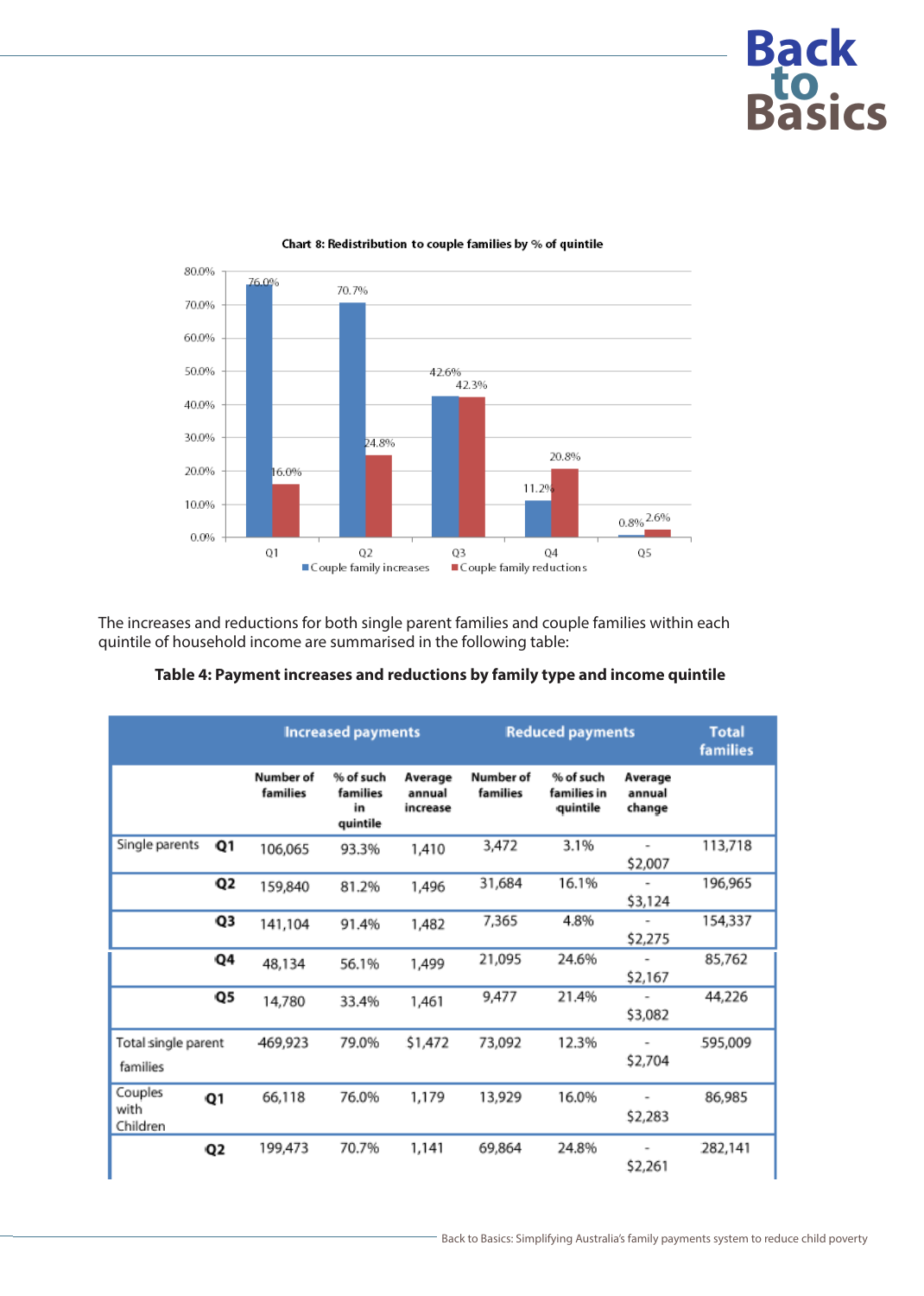

|                                                         | Q3             | 184,295   | 42.6% | 937     | 182,956 | 42.3% | \$2,327 | 432,125   |
|---------------------------------------------------------|----------------|-----------|-------|---------|---------|-------|---------|-----------|
|                                                         | Q4             | 59,839    | 11.2% | 868     | 111,364 | 20.8% | \$3,157 | 535,916   |
|                                                         | Q5             | 4,338     | 0.8%  | 1,023   | 13,931  | 2.6%  | \$1,686 | 541,861   |
| Total couple<br>families                                |                | 514,062   | 27.4% | \$1,040 | 392,044 | 20.9% | \$2,527 | 1,879,028 |
| Other<br>families                                       | Q1             | 13,154    | 7.5%  | 771.32  | 13,258  | 7.6%  | \$1,722 | 174,412   |
| (e.g.<br>families<br>living with<br>other<br>relatives) | Q <sub>2</sub> | 50,013    | 15.7% | 929.18  | 30,283  | 9.5%  | \$1,869 | 319,030   |
|                                                         | Q3             | 68,179    | 12.3% | 991.49  | 54,479  | 9.8%  | \$1,261 | 555,381   |
|                                                         | Q4             | 53,200    | 9.3%  | 1056.64 | 35,280  | 6.2%  | \$1,721 | 570,672   |
|                                                         | Q5             | 6,571     | 1.2%  | 1024.78 | 7,227   | 1.3%  | $-5825$ | 544,870   |
| Total other families                                    |                | 191,116   | 9.7%  | \$979   | 140,529 | 6.5%  | \$1,529 | 2,164,364 |
| All families<br>with<br>children                        | Q1             | 185,337   | 49.4% | \$1,282 | 30,659  | 8.2%  | \$2,009 | 375,115   |
|                                                         | Q2             | 409,325   | 51.3% | \$1,254 | 131,831 | 16.5% | \$2,378 | 798,136   |
|                                                         | Q3             | 393,577   | 34.5% | \$1,142 | 244,801 | 21.4% | \$2,088 | 1,141,843 |
|                                                         | Q4             | 161,173   | 13.5% | \$1,119 | 167,739 | 14.1% | \$2,730 | 1,192,349 |
|                                                         | Q5             | 25,689    | 2.3%  | \$1,276 | 30,635  | 2.7%  | \$1,915 | 1,130,957 |
| All families with<br>children                           |                | 1,175,101 | 25.3% | \$1,203 | 605,664 | 13.1% | \$2,316 | 4,638,401 |

# 4.2 What will it mean for illustrative low income households?

As well as looking at the average effect on the whole population, the impact of the proposed changes can be seen by looking at their effects on particular families – specifically its impact on poverty levels among low income families.

NATSEM estimated the impact of the changes of a set of 32 hypothetical or 'cameo' families. Half were sole parents and half were couple families, and of each group half had no employment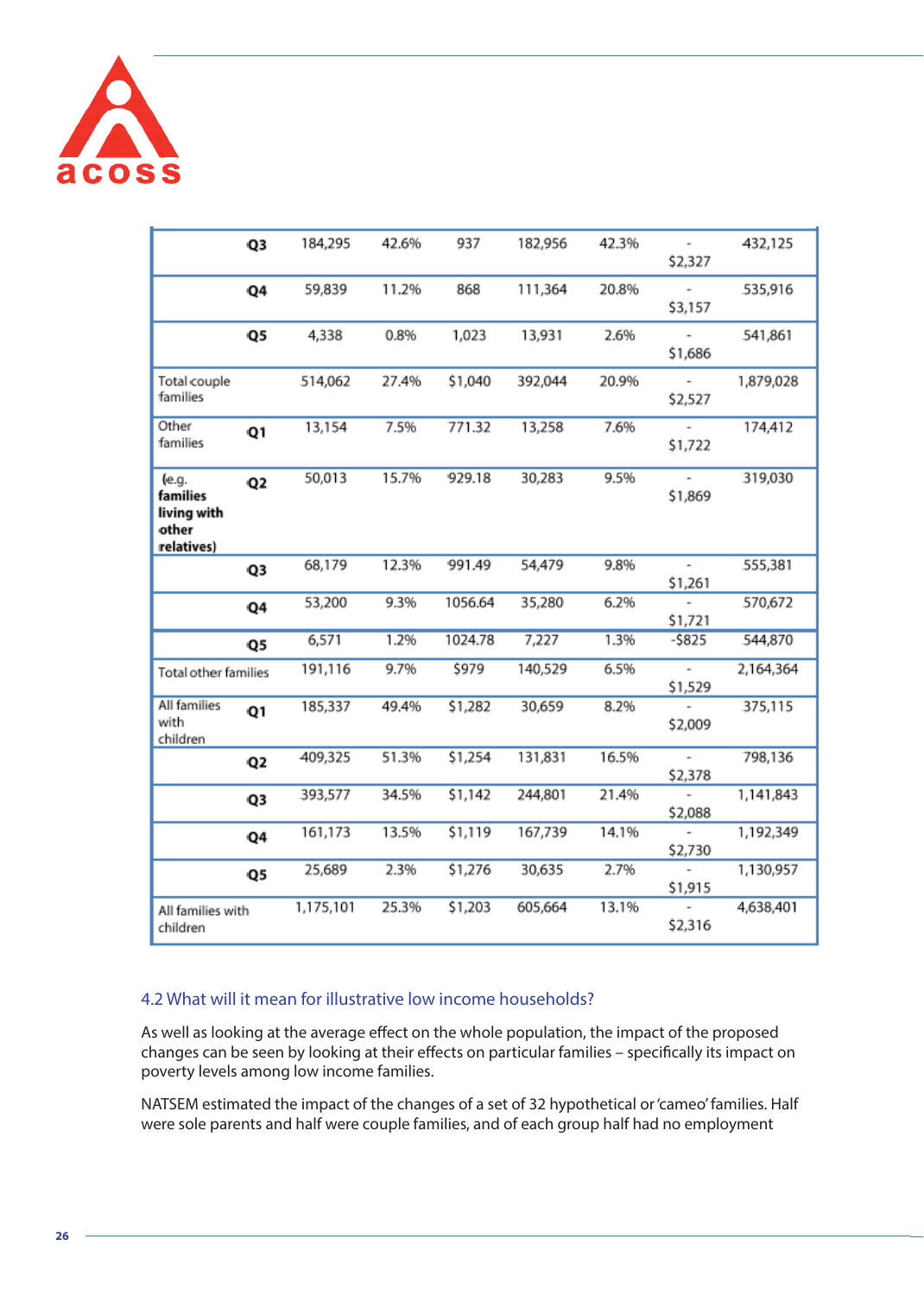# **Back** to<br>**Basics**

income and half had one job paying the minimum fulltime wage<sup>32</sup>. The number and ages of children also varied among the cameos (see table 4 below).

All of the cameo families receive at least a 'part' income support payment from Centrelink. Two of the sole parent cameos (those with a four year old child) receive the higher Parenting Payment Single payment while the other 30 cameo families receive full or part payment of a lower Allowance payment (Newstart Allowance or Parenting Payment Partnered).

All cameo families receive the maximum rate of Family Tax Benefit Part A as their incomes fall below the free area of the family income test. Some also receive the Part B payment. To simplify the analysis, Rent Assistance was not included.

Their total disposable incomes before and after the proposed changes were compared with the relevant poverty line, based on 50% of median disposable household income<sup>33</sup>. It should be noted that, in the absence of robust poverty measures that take account of the higher costs of older children, these poverty lines assume that the costs of children of different ages are equal. An analysis that took account of the higher costs of older children would be likely to find a higher incidence of poverty among families with older children.

The results of the cameo modelling are shown in table 5 below.

# **Table 5: Results of cameo modelling: disposable incomes compared to poverty lines before and after proposed reforms**

|           |                           |                              | Private  | Pre reform        |          |                 | Post reform   |          |                 | Impact                                  |
|-----------|---------------------------|------------------------------|----------|-------------------|----------|-----------------|---------------|----------|-----------------|-----------------------------------------|
| <b>No</b> | Family type               | Primary<br>income<br>support | Income   | <b>Disposable</b> | Poverty  | Income<br>minus | Disposable    | Poverty  | Income<br>minus | <b>Difference</b><br>between<br>Pre and |
|           |                           | payment                      |          | Income            | Line     | poverty line    | <b>Income</b> | Line     |                 | poverty line Post reform                |
|           | Sole Parent               |                              |          |                   |          |                 |               |          |                 |                                         |
|           | 1 1 Child (2 yrs)         | Pension                      | \$0      | \$29,638          | \$25,584 | \$4,054         | \$30,688      | \$25,584 | \$5,104         | \$1,050                                 |
|           | 2 1 Child (2 yrs)         |                              | \$32,188 | \$48,036          | \$25,584 | \$22,451        | \$49,086      | \$25,584 | \$23,501        | \$1,050                                 |
|           | 3 1 Child (8 yrs)         | Allowance                    | \$0      | \$24,528          | \$25,584 |                 | \$25,908      | \$25,584 | \$324           | \$1,380                                 |
|           | 4 1 Child (8 yrs)         |                              | \$32,188 | \$41,831          | \$25,584 | \$16,247        | \$43,211      | \$25,584 | \$17,627        | \$1,380                                 |
|           | 5 1 Child (14 yrs)        | Allowance                    | \$0      | \$26,548          | \$25,584 | \$964           | \$27,745      | \$25,584 | \$2,160         | \$1,196                                 |
|           | 61 Child (14 yrs)         |                              | \$32,188 | \$43,851          | \$25,584 | \$18,267        | \$45,047      | \$25,584 | \$19,463        | \$1,196                                 |
|           | 7 1 Child (16 yrs)        | Allowance                    | \$0      | \$26,369          | \$25,584 | \$785           | \$27,815      | \$25,584 | \$2,231         | \$1,446                                 |
|           | 81 Child (16 yrs)         |                              | \$32,188 | \$43,672          | \$25,584 | \$18,088        | \$45,118      | \$25,584 | \$19,534        | \$1,446                                 |
|           | 9 2 Children (2,3 yrs)    |                              | \$0      | \$35,398          | \$31,488 | \$3,910         | \$37,498      | \$31,488 | \$6,010         | \$2,100                                 |
|           | 10 2 Children (2,3 yrs)   | Pension                      | \$32,188 | \$53,933          | \$31,488 | \$22,444        | \$56,033      | \$31,488 | \$24,544        | \$2,100                                 |
|           | 11 2 Children (8,10 yrs)  | Allowance                    | \$0      | \$30,718          | \$31,488 | -\$770          | \$32,268      | \$31,488 | \$780           | \$1,550                                 |
|           | 12 2 Children (8,10 yrs)  |                              | \$32,188 | \$48,021          | \$31,488 | \$16,533        | \$49,571      | \$31,488 | \$18,083        | \$1,550                                 |
|           | 13 2 Children (14,15 yrs) |                              | \$0      | \$33,895          | \$31,488 | \$2,406         | \$35,941      | \$31,488 | \$4,452         | \$2,046                                 |
|           | 14 2 Children (14,15 yrs) | Allowance                    | \$32,188 | \$51,197          | \$31,488 | \$19,709        | \$53,244      | \$31,488 | \$21,755        | \$2,046                                 |
|           | 15 2 Children (16,17 yrs) | Allowance                    | \$0      | \$34,579          | \$31,488 | \$3,091         | \$36,261      | \$31,488 | \$4,773         | \$1,682                                 |
|           | 16 2 Children (16,17 yrs) |                              | \$32,188 | \$51,882          | \$31,488 | \$20,394        | \$53,564      | \$31,488 | \$22,076        | \$1,682                                 |

32 Estimated to be \$32,188 a year in 2014-15 dollars.

33 Using the modified OECD equivalence scale.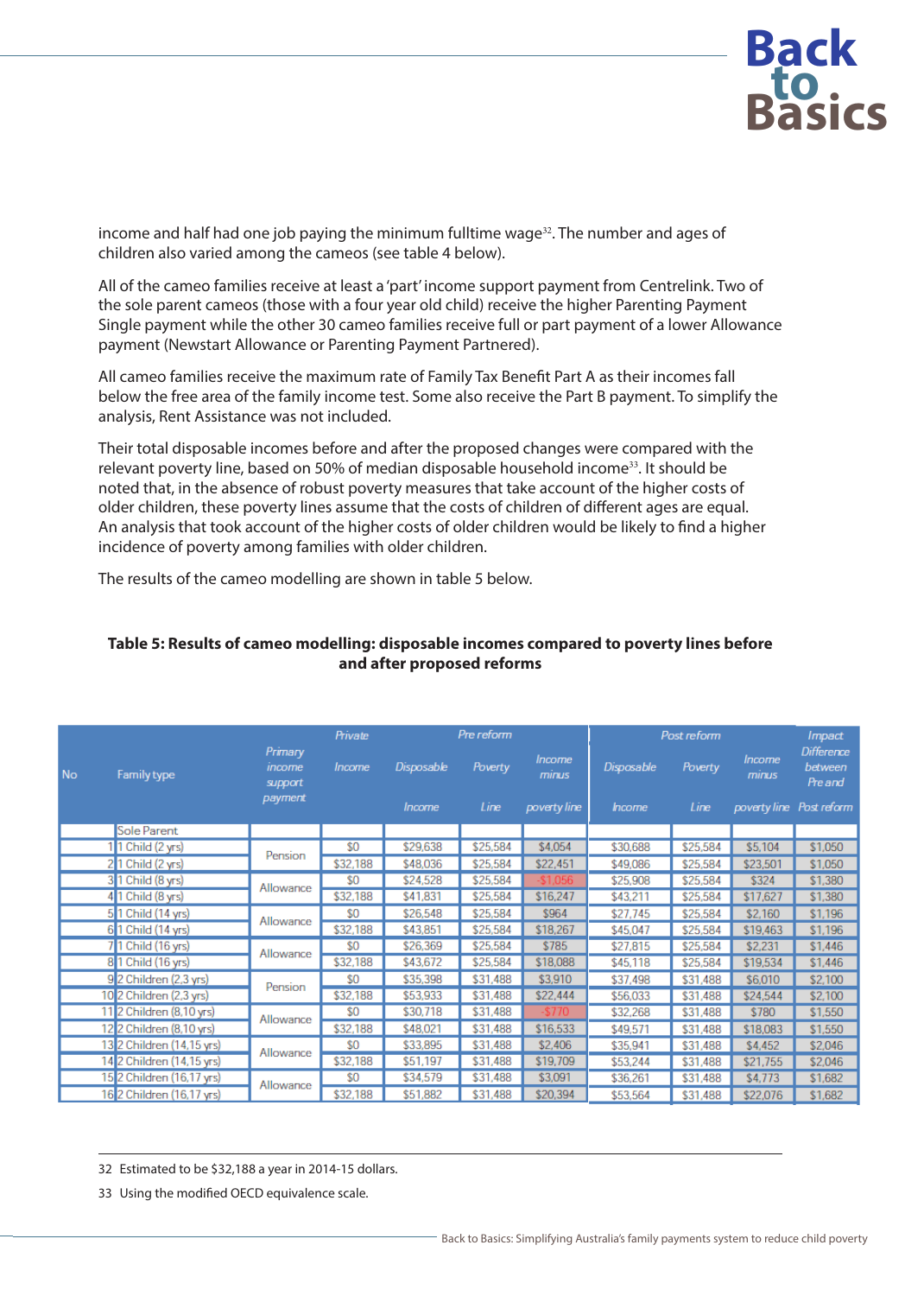

|           |                           |                              | Private  | Pre reform |                |                 | Post reform   | Impact   |                          |                                         |
|-----------|---------------------------|------------------------------|----------|------------|----------------|-----------------|---------------|----------|--------------------------|-----------------------------------------|
| <b>No</b> | Family type               | Primary<br>income<br>support | Income   | Disposable | <b>Poverty</b> | Income<br>minus | Disposable    | Poverty  | Income<br>minus          | <b>Difference</b><br>between<br>Pre and |
|           |                           | payment                      |          | Income     | Line           | poverty line    | <b>Income</b> | Line     | poverty line Post reform |                                         |
|           | Couple Parent             |                              |          |            |                |                 |               |          |                          |                                         |
|           | 17 1 Child (2 yrs)        | Allowance                    | \$0      | \$33,835   | \$35,424       | \$1.589         | \$34,885      | \$35,424 | -\$539                   | \$1,050                                 |
|           | 18 1 Child (2 yrs)        |                              | \$32,188 | \$46,882   | \$35,424       | \$11,458        | \$47,932      | \$35,424 | \$12,508                 | \$1,050                                 |
|           | 19 1 Child (8 yrs)        |                              | \$0      | \$33,053   | \$35,424       |                 | \$33,223      | \$35,424 |                          | \$170                                   |
|           | 20 1 Child (8 yrs)        | Allowance                    | \$32,188 | \$46,100   | \$35,424       | \$10,675        | \$46,270      | \$35,424 | \$10,845                 | \$170                                   |
|           | 21 1 Child (14 yrs)       | Allowance                    | \$0      | \$35,073   | \$35,424       | $-$ \$351       | \$33,267      | \$35,424 | \$2.151                  | $-1,806$                                |
|           | 22 1 Child (14 yrs)       |                              | \$32,188 | \$48,120   | \$35,424       | \$12,695        | \$45,216      | \$35,424 | \$9,791                  | \$2,904                                 |
|           | 23 1 Child (16 yrs)       | Allowance                    | \$0      | \$35,073   | \$35,424       |                 | \$33,517      | \$35,424 | \$1.907                  | $-1,556$                                |
|           | 24 1 Child (16 yrs)       |                              | \$32,188 | \$48,120   | \$35,424       | \$12,695        | \$45,466      | \$35,424 | \$10,041                 | \$2,654                                 |
|           | 25 2 Children (2,3 yrs)   | Allowance                    | \$0      | \$39,596   | \$41,328       | -\$1.733        | \$41,696      | \$41,328 | \$367                    | \$2,100                                 |
|           | 26 2 Children (2,3 yrs)   |                              | \$32,188 | \$52,642   | \$41,328       | \$11,314        | \$54,742      | \$41,328 | \$13,414                 | \$2,100                                 |
|           | 27 2 Children (8,10 yrs)  | Allowance                    | \$0      | \$39,243   | \$41,328       | -\$2.086        | \$39,583      | \$41,328 | -\$1.746                 | \$340                                   |
|           | 28 2 Children (8,10 yrs)  |                              | \$32,188 | \$52,290   | \$41,328       | \$10,961        | \$52,630      | \$41,328 | \$11,301                 | \$340                                   |
|           | 29 2 Children (14,15 yrs) | Allowance                    | \$0      | \$42,419   | \$41,328       | \$1,091         | \$41,463      | \$41,328 | \$135                    | $-$ \$956                               |
|           | 30 2 Children (14,15 yrs) |                              | \$32,188 | \$55,466   | \$41,328       | \$14,138        | \$53,412      | \$41,328 | \$12,083                 | \$2,055                                 |
|           | 31 2 Children (16,17 yrs) | Allowance                    | \$0      | \$43,283   | \$41,328       | \$1,955         | \$41,963      | \$41,328 | \$635                    | $-$1,320$                               |
|           | 21 2 Children (16,17 yrs) |                              | \$32,188 | \$56,330   | \$41,328       | \$15,002        | \$53,912      | \$41,328 | \$12,583                 | \$2,419                                 |

Source: NATSEM, using STINMOD hypothetical model. Cells shaded in red are below the poverty line.

# *4.2.1 Impact on poverty*

# The present situation

Of the 32 cameos, one-quarter were in poverty under the current arrangements. None of the cameo families with modest employment income had disposable incomes below the poverty line for that household type; but half the cameo families depending solely on income support and family payments were in poverty. Two were sole parent families and six were couple families. For this reason, we focus on the families without paid employment in the following discussion.

The sole parent households living below the poverty line are those with primary school age children. This reflects the fact that (unlike those with younger children) those without paid employment receive the lower Newstart Allowance and also receive lower FTB Part B payments. The poverty gap (the difference between disposable income and the poverty line) for the cameo sole parent household with one child between 5 and 12 was over \$20 a week, while for the one with two such children, the gap was almost \$15 a week. Were these households to receive the same rate of FTB Part B as those with very young children (as we propose) they would be lifted out of poverty.

On the other hand, those with older teenage children receive higher FTB Part A payments and this may explain why their incomes are above the poverty line (especially since the poverty line does not take account of the higher costs of teenage children).

More of the couple families without overall employment income are below the poverty line. This is partly because all receive the lower Allowance payments rather than pensions, and partly because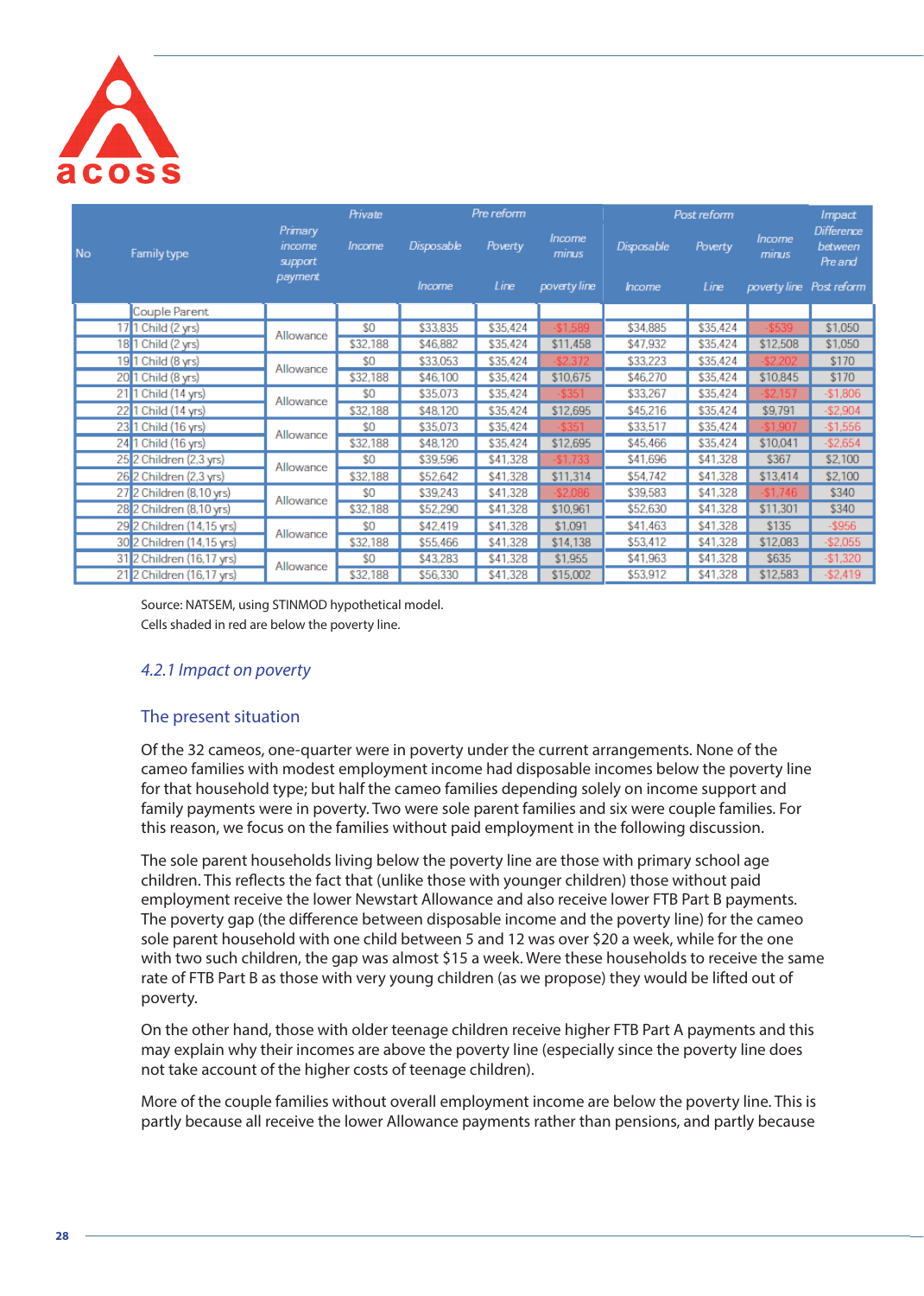

their FTB Part B payments are lower. Only those couple families with two older children receive sufficient child related payments to lift the family out of poverty.

Nevertheless, the risk of poverty is higher for sole parent families (as indicated in chart 4, 19% of sole parent families compared with only 5% of couples with children were in the bottom quintile of the income distribution. In this sense, the cameos are not representative of families on the lowest incomes. We use them for illustrative purposes only.

# The impact of the proposed changes

#### *• Single parent families*

The proposed changes increase income for all sole parent cameo families by between \$1,050 and \$1,446 a year for sole parent families with one child and between \$1,550 and \$2,100 for those with two children<sup>34</sup>. As a result both the sole parent cameo families initially below the poverty line are lifted out of poverty.

This can be seen by considering the following 'cameo' family:

The cameos also show the improved recognition of the cost of older children, for example cameo seven below:

#### **Cameo 3**

This household is made up of a single parent and her eight year old child. Because of the child's age, the family primary income is a Newstart Allowance of \$14,557<sup>1</sup> a year. There is no income from employment. In addition to the base allowance the family currently receives \$5,760 a year in FTB Part A and \$3,155 from FTB Part B, as well as a further \$1,056 in supplements. The household's total disposable income is \$24,528 a year. This is \$1,056 a year below the poverty line of \$25,584 for this household type<sup>2</sup>.

Under the proposed reforms to Family Tax Benefit, the family's FTB Part A payment would increase by \$600 to \$6,360 a year. FTB Part B would be replaced by the proposed new Sole Parent Supplement which would be \$3,935 a year (an increase of \$780 over the previous FTB Part B for a child over 4 years old). The family disposable income would rise to \$25,908, lifting the family out of poverty.

1 At the rate hypothesised for 2014-15

2 This poverty line is the austere OECD measure of 50% of median equivalised household income.

34 Reflecting the fact shown in the section above that almost all sole parent families in the bottom quintile of household incomes (93%) are better off under the proposed changes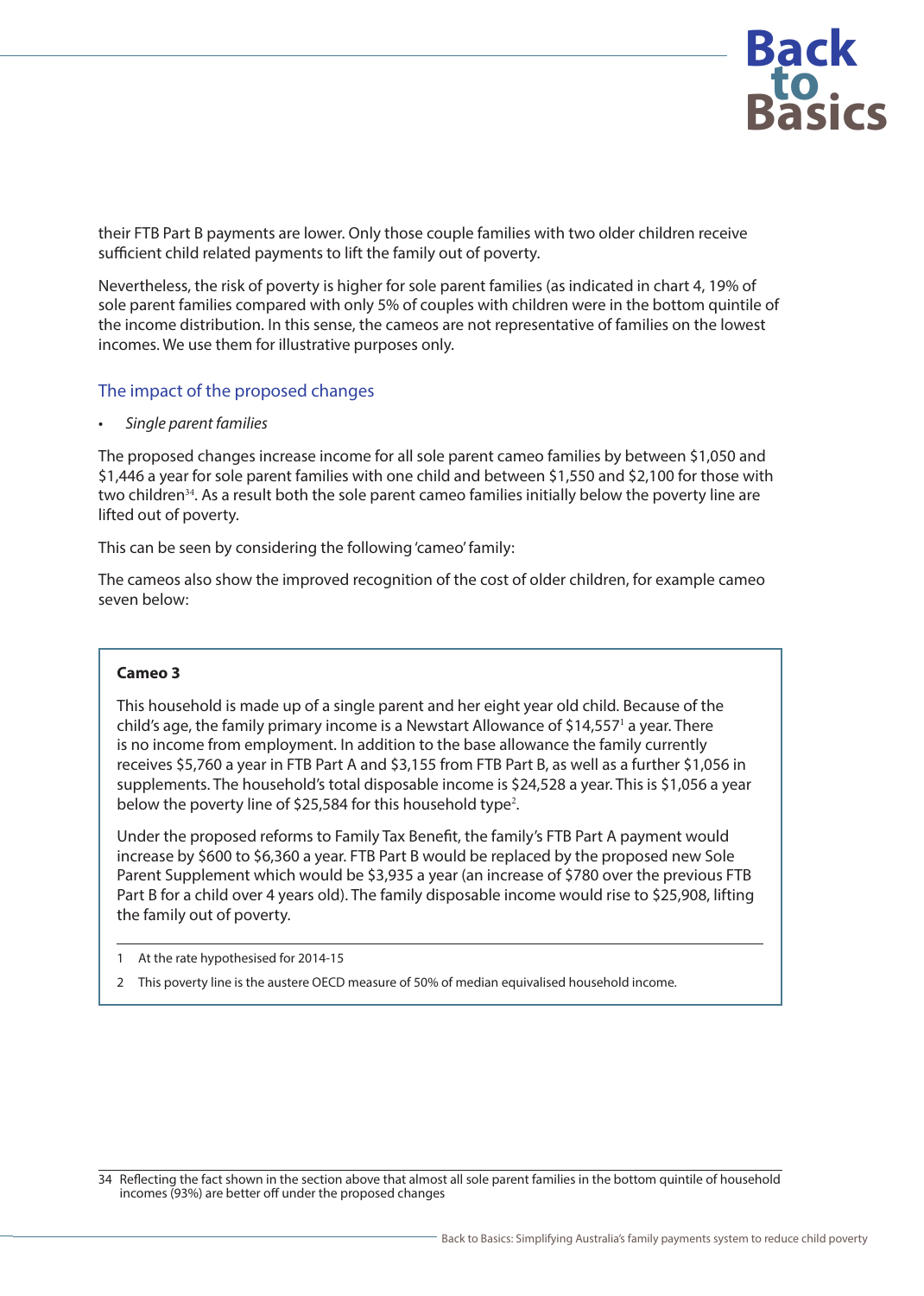

#### **Cameo 7**

This household too is made up of a single parent on Newstart, but in this case the child is aged 16 years. This family receives \$14,557 in Newstart Allowance. They also receive \$7,171 in FTB Part A and \$3,155 from FTB Part B, as well as supplements of \$1,486. This household has a total annual disposable income of \$26,369.

In the proposed reform, FTB A payments increase by \$1,100 to \$8,271 a year. The new Sole Parent Supplement replacing FTB Part B is \$3,502 (an additional \$347). Total disposable income is increased by \$1,446 to \$27,815.

#### • *Couple families*

For the couple family cameos, the effects are more mixed. The effects on the incomes of those cameo families without employment income range from \$2,100 a week better off to \$1,806 worse off. Nonetheless, one of the six cameo families that were in poverty under the current arrangements is lifted out of poverty, while in another case the poverty gap is reduced from over \$30 a week to just over \$10 a week.

The changes that affect these low income couple family cameos are: increases to the FTB Part A maximum rate from savings from abolishing the Baby Bonus (for children 0-4) and Schoolkids Bonus (for older children), increases from tighter targeting of FTB Part B (partly redistributed in the form of higher Part A payments), and the loss of FTB Part B by couple families whose youngest child has turned 13<sup>35</sup>.

The result of the mix of these changes is that the incomes of low income families with children under 5 increase significantly (and in one case, lifting the family out of poverty). For those with children between 5 and 12, the changes largely balance out, resulting in smaller increases and these are not enough to lift them out of poverty. For those cameo families whose children are 13 or over, the loss of FTB Part B outweighs the other gains. Those with only one such child were already in poverty and so the poverty gap is increased.

These varying outcomes can be seen in the following cameos:

#### **Cameo 19**

This couple family has one child aged 8 years. Neither parent has paid work and they receive a combined Newstart payment of \$24,291. FTB Part A is \$5,760. Because of the age of the child FTB Part B is at the lower rate of \$1,792, and they receive \$1,209 in supplements. This gives them a disposable family income of \$33,053 - \$2,371 below the poverty line.

After the proposed reforms, the FTB Part B payment increases by \$600 to \$6,360. Supplements fall by \$430, leaving them \$170 better off, but still below the poverty line.

<sup>35</sup> Other, higher income couple families are affected by the tighter income test for FTB B on the proposed model, but this does not affect the low income cameo families.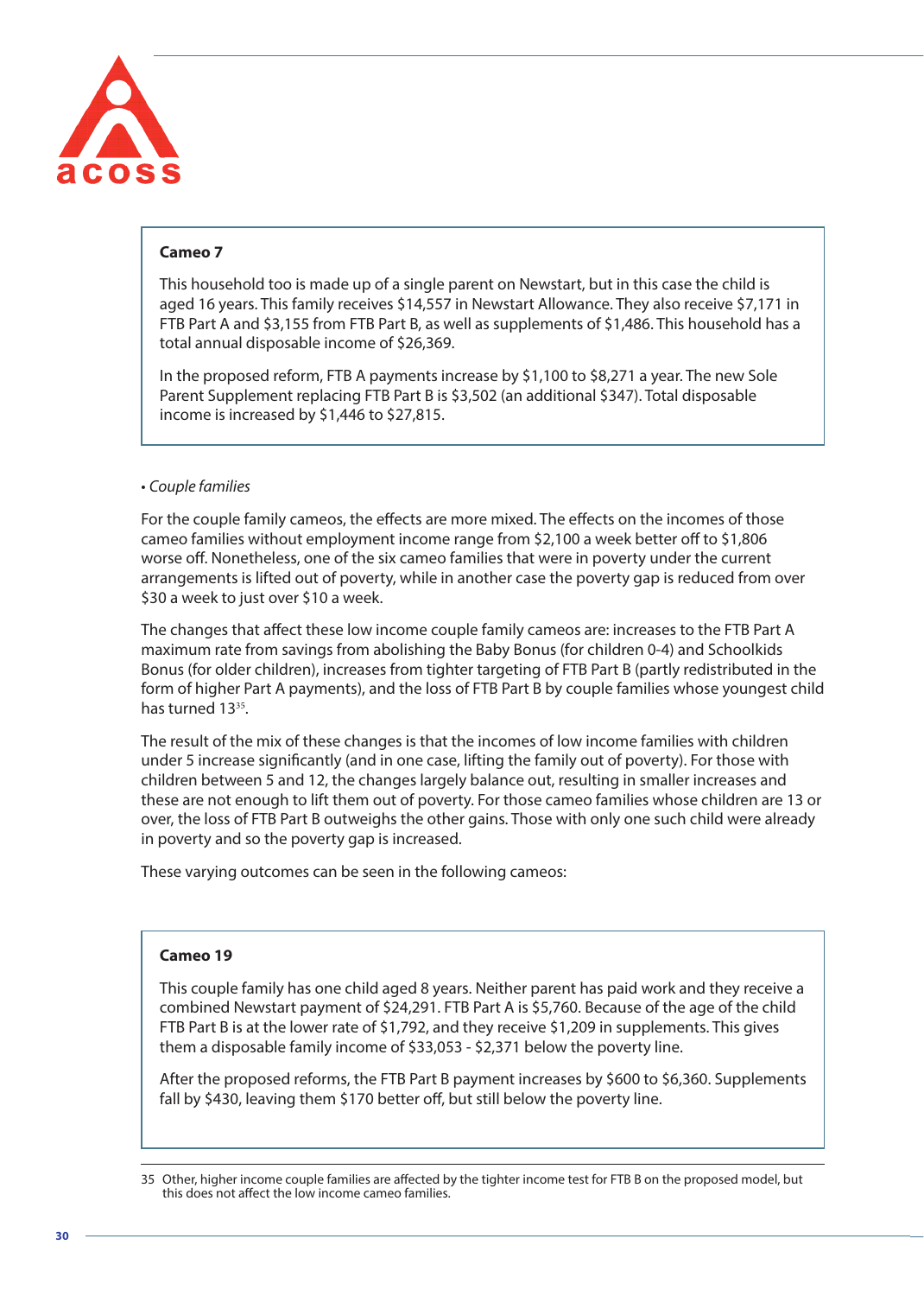

# **Cameo 23**

This couple family has one child aged 16. Neither parent is in paid work. They too receive combined Newstart of only \$24,291. Because of the age of the child they receive the higher FTB Part A payment of \$7,171. FTB Part B is \$1,792; and with supplements of \$1,819, the disposable family income is \$35,073 - \$351 below the poverty line.

However under the proposed reforms, while the FTB Part A payment increases to \$8,271, because of the age of the child, they are no longer eligible for FTB Part B. Together with supplements of \$955, the disposable family income has fallen to \$33,517 - \$1,907 below the poverty line.

While it is difficult to be definitive about how many families are represented by the type of cameo above (couples with one child over 12 and no employment income), modelling suggests that it is in the order of 1,500 families or 0.07% of all couple families with children. This is 2.3% of couple families in the lowest income quintile.

The cameo below is the family that is lifted out of poverty by the changes. This family, with two preschool age children, benefits from increased fortnightly Family Tax Benefit Part A payments paid for by removal of the Baby Bonus.

#### **Cameo 25**

This is a couple family with two children aged 2 and 3 years. Neither parent is in paid work and the parents receive a combined Newstart Allowance income of \$24,291 a year. They receive \$11,520 in FTB Part A, \$3,002 in FTB Part B, and \$782 in other supplements, giving them a combined disposable income of \$39,596. This is \$1,732 below the poverty line.

Because of the age of their children, under the proposed changes FTB Part A for this family increases by \$2,100 to \$13,620. All other payments stay the same. The disposable income increases to \$41,693 - \$368 above the poverty line.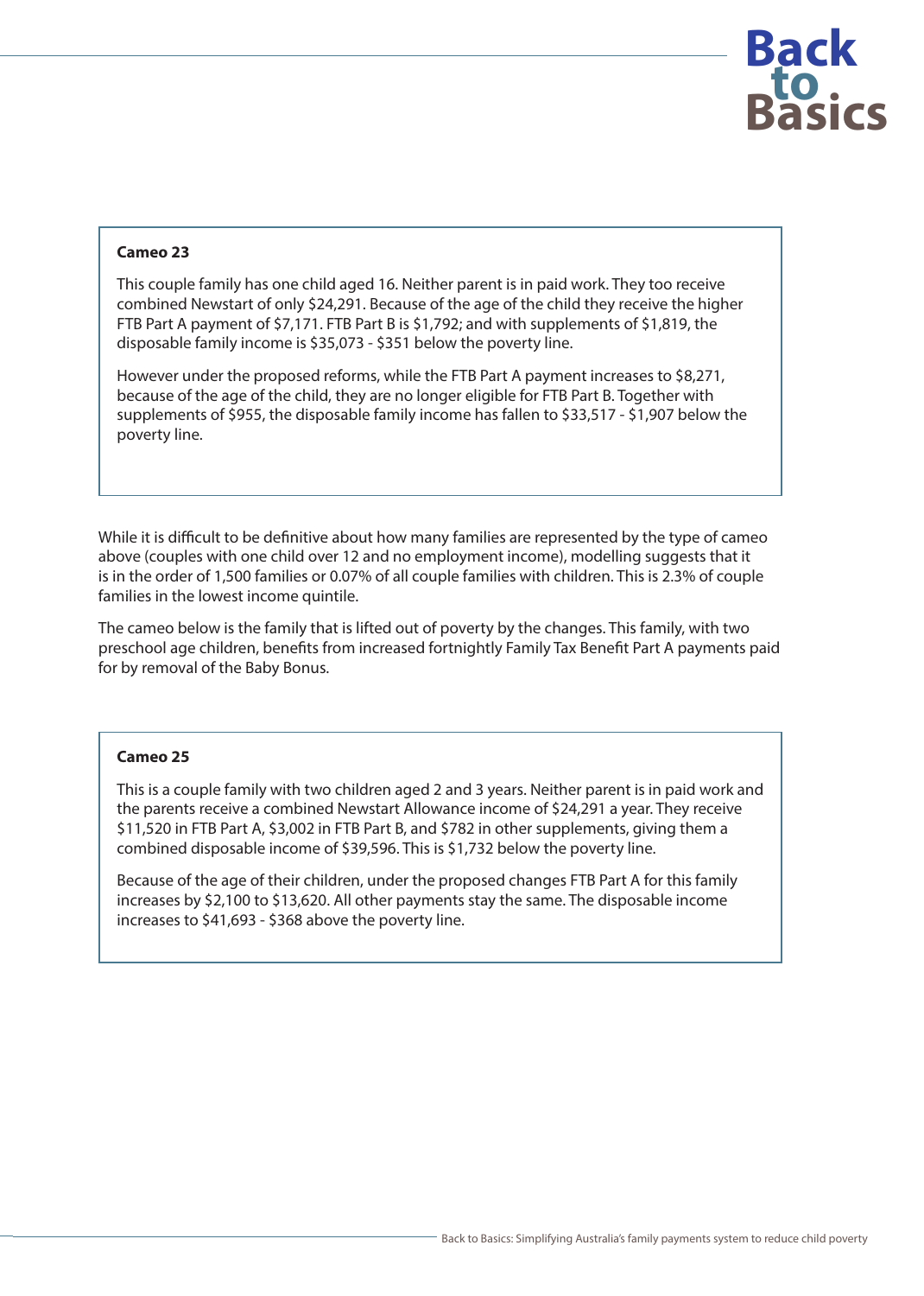

## **References**

ACOSS (2012) 'Poverty in Australia', Australian Council of Social Service, Strawberry Hills

Brownlee & King (1989), 'The estimated impact of the family package on child poverty', in Edgar et al (1989), 'Child poverty', Australian Institute of Family Studies, Melbourne

Henman, et al (2007), 'Costs of children, research commissioned by the Ministerial taskforce on child support', Dept of Families, Community Services and Indigenous Affairs, Canberra

Melbourne Institute (2013) 'Families, Incomes and Jobs, Volume 8: A Statistical Report on Waves 1 to 10 of the Household, Income and Labour Dynamics in Australia (HILDA) Survey', University of Melbourne

OECD Social Policy Division (2012) 'Child poverty'. Directorate of Employment, Labour and Social Affairs: Last updated 27/01/2012 http://www.oecd.org/els/soc/CO2.2%20Child%20poverty%20 -%20update%20270112.pdf

Phillips, B (2013) 'Modelling of ACOSS FTB options: Summary of methods and results.' NATSEM, March 2013

Treasurer, 'Federal Budget Paper No 2' (various years), Australian Government

Whiteford (1998), 'The costs of sole parenthood', Social Policy Research Centre Reports and Proceedings, Sydney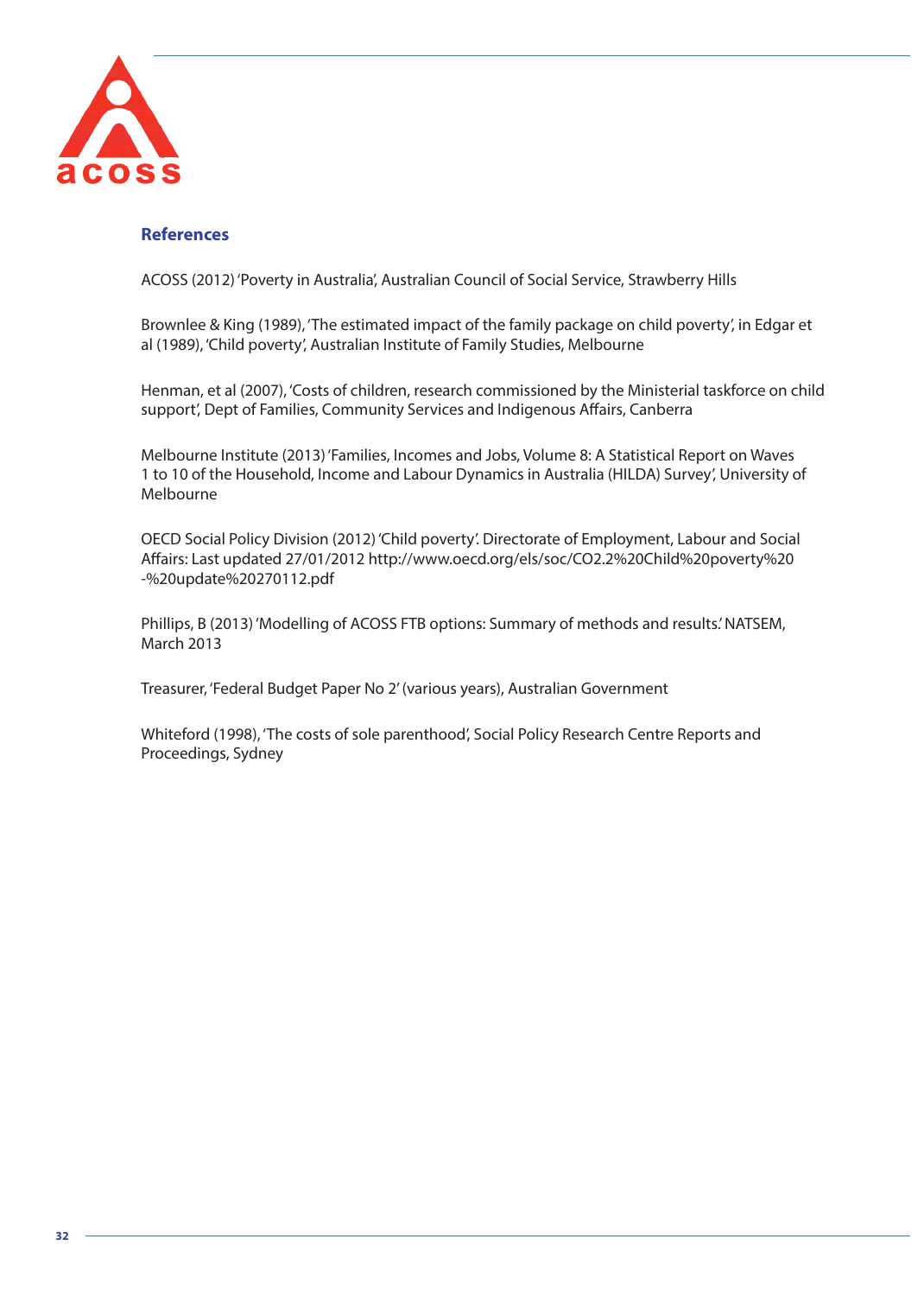